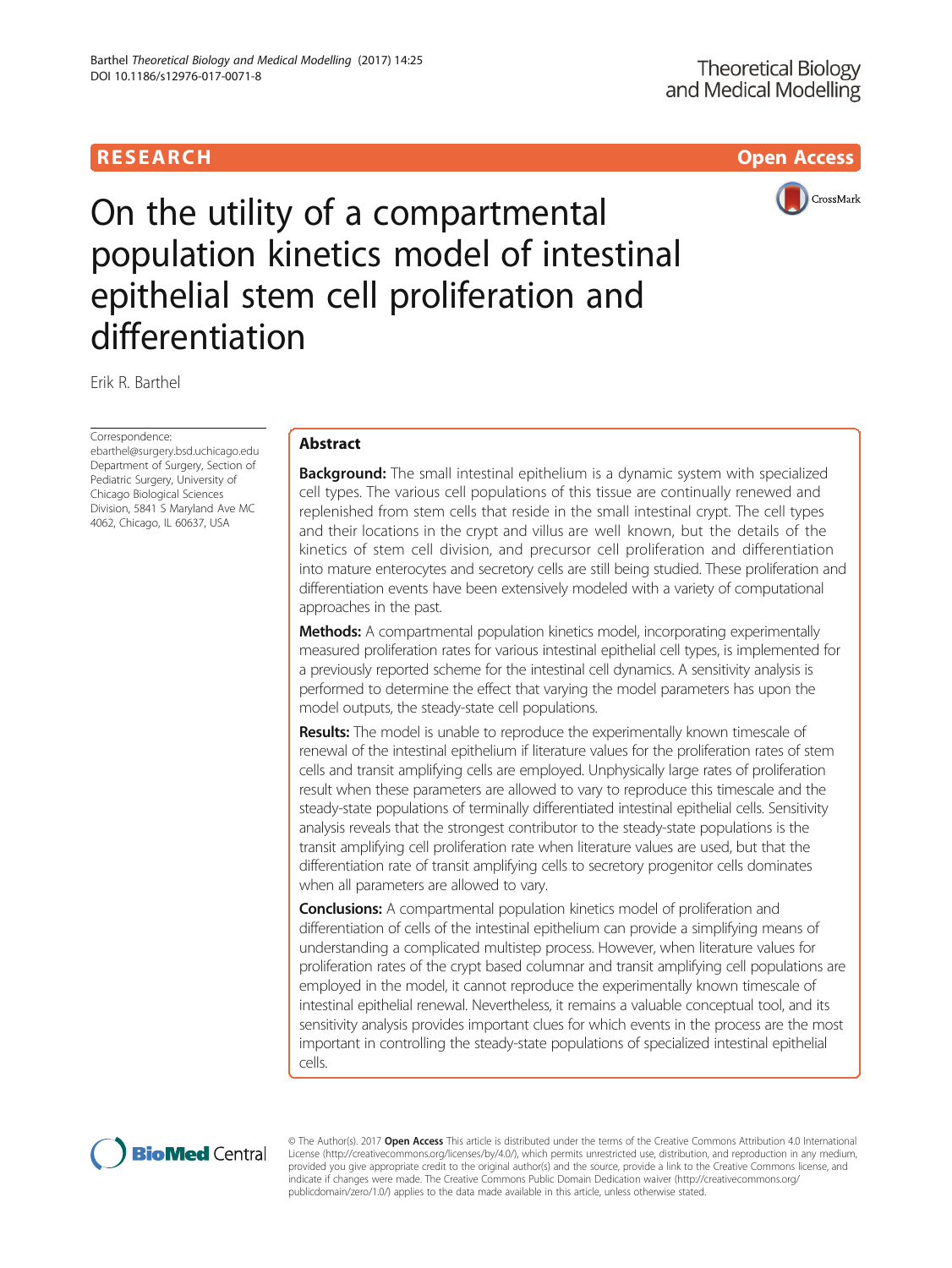# Background

The cell dynamics of the small intestine epithelium is increasingly well studied from both an experimental as well as a theoretical direction. The population and maintenance of its finely-tuned balance of absorptive and secretory cell populations from the intestinal crypt has become an archetypal example of homeostasis regulated by a stem cell niche. It has been demonstrated by the Clevers group that the intestinal stem cell is the crypt based columnar (CBC) cell that resides between Paneth cells at the crypt base and expresses the marker Lgr5 [[1\]](#page-16-0). These stem cells divide both to maintain their own population and remain at the base of the crypt, and to produce proliferative transit amplifying cells that migrate up the crypt [[2, 3\]](#page-16-0), and further divide and differentiate into terminally differentiated cell populations of the intestinal epithelium: the absorptive enterocytes; and the secretory goblet cells [\[4](#page-16-0)]; enteroendocrine cells [\[5, 6\]](#page-17-0); and Paneth cells [[7](#page-17-0)–[9](#page-17-0)]. Another secretory cell, the Tuft cell, has also been described [[10](#page-17-0)]. Each crypt has about 250 cells, and each villus, about 3500 cells [[8\]](#page-17-0), although these values vary depending on the position along the small bowel [\[11](#page-17-0)]. The signaling mechanisms governing the fate of transit amplifying cells to enterocytes or one of the secretory cell types are complex and under active study, but broadly include the Wnt pathway, which regulates proliferation in the crypt base, and Notch signaling, which determines whether transit amplifying cells and other intermediate cell populations will go down the absorptive or secretory pathways [\[12\]](#page-17-0).

The complexity of the population dynamics of the intestinal epithelium, combined with the continually evolving amount of experimental data available about the system, has long made it an attractive target for mathematical simulation [[13\]](#page-17-0). Moreover, the 3 dimensional structure of the crypt, and crypt-villus unit in the small intestine, naturally lends itself to models incorporating a spatial component. One significant early approach was that of a stochastic lattice model, early examples of which, while constructed before the definitive identity of the CBC cell as the intestinal stem cell, nevertheless correctly predicted the location of the stem cells as being in close contact with Paneth cells at the bottom of the crypts [[14, 15\]](#page-17-0). More recently, multiscale models have been proposed that incorporate population dynamics, signaling, and the topology of the crypt without the constraint of a lattice [[16](#page-17-0)–[18](#page-17-0)]; these models include a cell-cell surface interaction using intercellular springs obeying Hooke's Law. A compartmental Monte Carlo model has also been described [[19](#page-17-0)]. This work was able to reproduce the experimentally known localization of Paneth cells to the crypt base without the need for a constraint force to be built into the model. Another approach for a variety of modeling problems is that of agent-based modeling, which has recently been employed to simulate colonic crypts both in normal steady-state conditions and in colon cancer [[20\]](#page-17-0). These authors used the NetLogo platform [\[21](#page-17-0)] to construct a model which was calibrated to experimental data for normal crypt dynamics, but which could also be tuned to simulate overproliferation in cancer, as well as the effects of cytotoxic chemotherapy. Perhaps one of the most comprehensive approaches described to date incorporated both mechanical cell-cell interaction and cell interaction with Wnt and Notch signaling from their local environment, and has been used to simulate both intestinal crypts as well as organoids in culture [\[22](#page-17-0), [23\]](#page-17-0).

During the differentiation process in the small intestinal epithelium, it has been suggested that there are common progenitor cells that may differentiate into various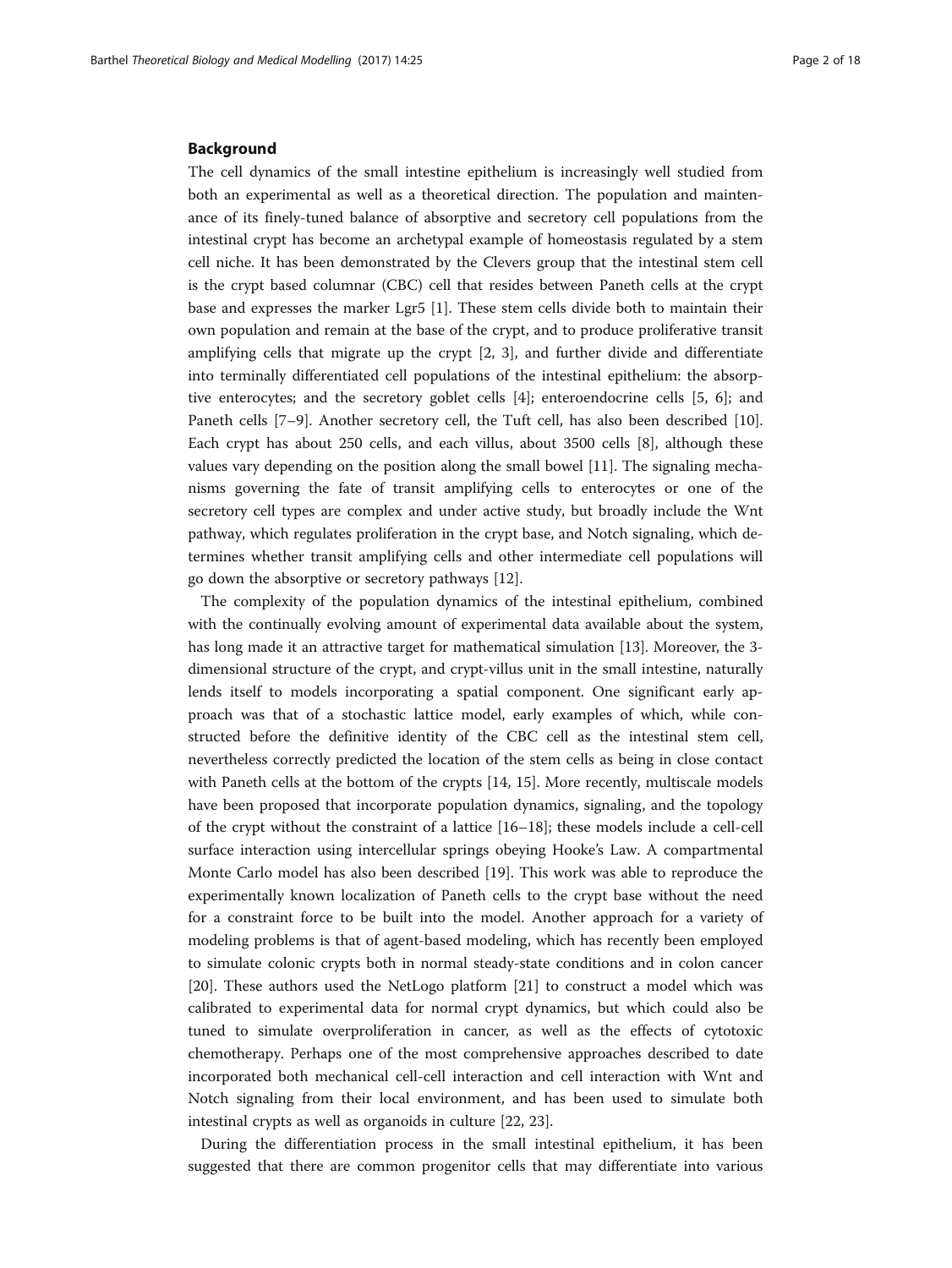<span id="page-2-0"></span>subsets of the five terminally differentiated populations. For example, it has been proposed that the goblet cell compartment arises, at least in part, from an "oligomucous" cell type that, while maintaining proliferative ability, nevertheless is committed to goblet cell differentiation [\[24](#page-17-0)–[26](#page-17-0)]. More recently, a progenitor cell specific for the Paneth and goblet cell populations, or "intermediate cell" [[27](#page-17-0)–[29\]](#page-17-0) has been described. Samuelson and coworkers [[30\]](#page-17-0) were able to demonstrate experimentally the presence of such a progenitor population based upon co-immunofluorescence staining for immunofluorescent markers of both goblet and Paneth cells. They summarized their work in a simple but conceptually elegant scheme for how cells in the intestinal epithelium divide and differentiate into the terminally differentiated cell populations, including the newly demonstrated progenitors. A compartmental scheme like this lends itself naturally to a deterministic compartmental model of the cell dynamics. The goal of this work was to apply the simplicity of a first-order, ordinary differential equations compartmental kinetics model to the well-defined scheme for the intestinal epithelium described in [[30\]](#page-17-0), constrained by experimentally known timescales for epithelial renewal and proliferation for some of the epithelial cell populations, in order to extract the differentiation rates of those cell types for which no experimental value is yet known. For this reason, our model differs from the previously discussed examples, in that it does not include any information about the topologic layout of the cryptvillus axis. Rather, it is entirely deterministic, and information about movement of cells along that axis is contained only implicitly, in averaged way, in the differential equations describing movement between compartments. It is important to remark that the model described in reference [[19\]](#page-17-0) incorporated intermediate cells (goblet/ Paneth progenitors, as well as absorptive progenitors). Also, Johnston and coworkers have compared an age-structured model of the colonic crypt with a compartmental model similar in many respects to the ODE approach taken here [\[31](#page-17-0)]. In simulating colorectal cancer with a continuous model, these workers found that increased cell renewal can result in tumor growth. However, to our knowledge, the current work is the first to employ a continuous, ODE-type compartmental model for intestinal epithelial proliferation and differentiation with the goal of extracting unknown rates of progenitor proliferation and differentiation.

# Methods

# Modeling approach

We apply a first order, ordinary differential equations (ODE) compartmental model to the scheme published by Samuelson's group as shown in Fig. 7 of ref. [[30](#page-17-0)]. We have (with permission) reproduced and modified it slightly in Fig. [1](#page-3-0). We identify the yellowcolored cell population in their figure as the transit-amplifying cell (TAC) and assign phenomenological rate constants to each differentiation event. This leads to the series of differential equations:

$$
\frac{dCBC}{dt} = -(k_1 - \alpha)CBC \tag{1}
$$

$$
\frac{dTAC}{dt} = -(k_2 + k_3 - \beta)TAC + k_1CBC \tag{2}
$$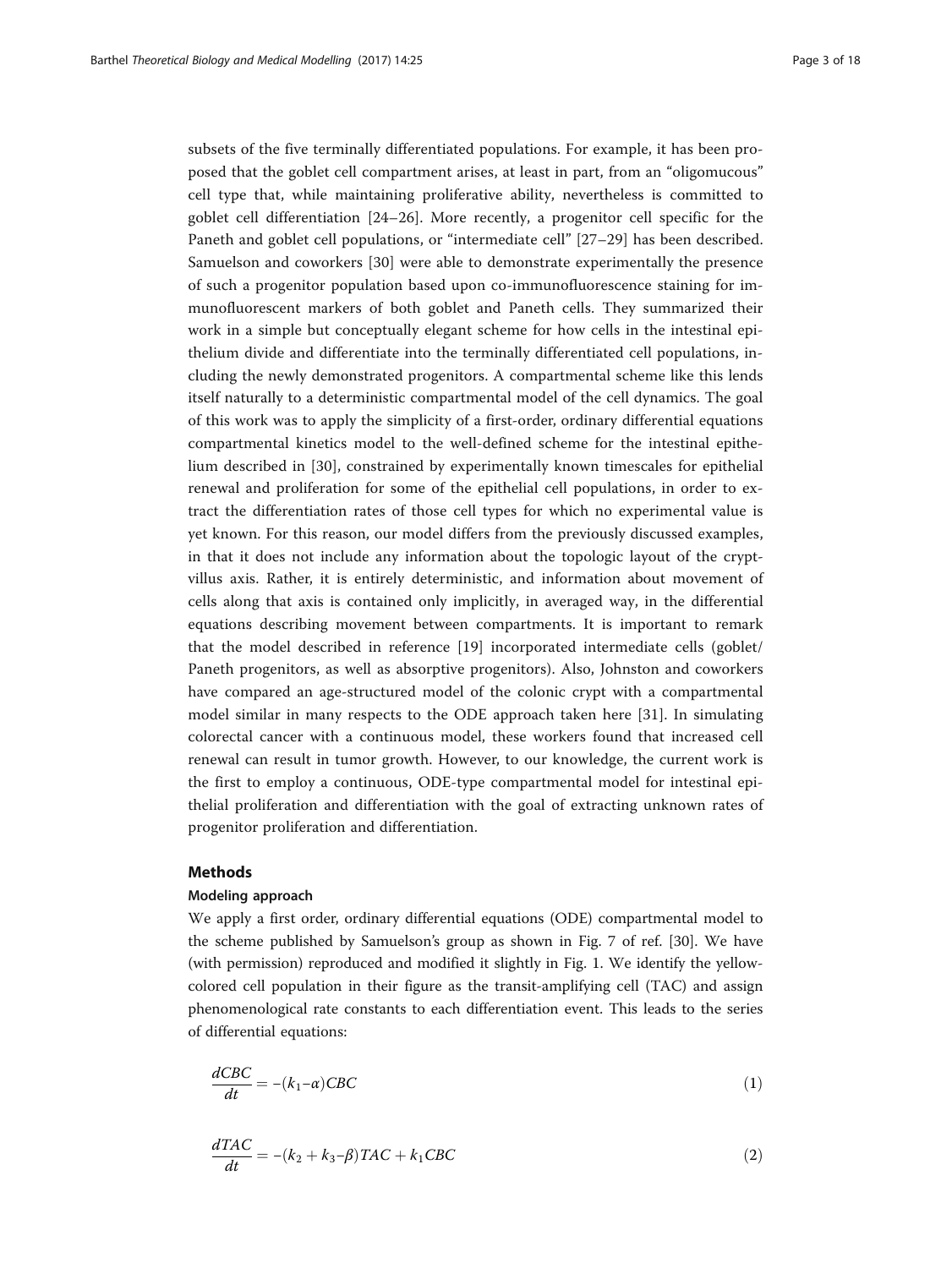<span id="page-3-0"></span>

(with permission) on Figure 7 of ref. 30. Subscripted k's represent differentiation rates; unscripted lowercase Greek letters ( $\alpha$ ,  $\beta$ ,  $\gamma$ ,  $\delta$ ,  $\bar{Q}$ ) indicate proliferation rates; subscripted  $\lambda$ 's indicate cell loss rates. Colors match the scheme in Figure 7 of ref. 26. CBC: crypt based columnar cell; TAC: transit amplifying cell; AP: absorptive progenitor; EC: enterocyte; SP: secretory progenitor; EEC: enteroendocrine cell; TC: Tuft cell; GPP: goblet / Paneth progenitor; GC: goblet cell; PC: Paneth cell

$$
\frac{dAP}{dt} = k_2 TAC - (k_5 - \gamma)AP\tag{3}
$$

$$
\frac{dEC}{dt} = k_5 AP - \lambda_1 EC \tag{4}
$$

$$
\frac{dSP}{dt} = k_3 TAC - (k_4 + k_6 + k_7 - \delta)SP
$$
\n<sup>(5)</sup>

$$
\frac{dEEC}{dt} = k_6 SP - \lambda_2 EEC
$$
\n(6)

$$
\frac{dTC}{dt} = k_7 SP - \lambda_3 TC \tag{7}
$$

$$
\frac{dGPP}{dt} = k_4 SP - (k_8 + k_9 - \zeta) GPP \tag{8}
$$

$$
\frac{dGC}{dt} = k_8 GPP - \lambda_4 GC \tag{9}
$$

$$
\frac{dPC}{dt} = k_9 GPP - \lambda_5 PC \tag{10}
$$

where the symbols have the meanings described in Tables [1](#page-4-0) and [2.](#page-4-0) We note that for a constant, steady-state population of crypt-based columnar cells, by construction  $k_1$ must equal  $\alpha$ , or equivalently,  $\frac{dCBC}{dt} = 0$ . It is helpful to define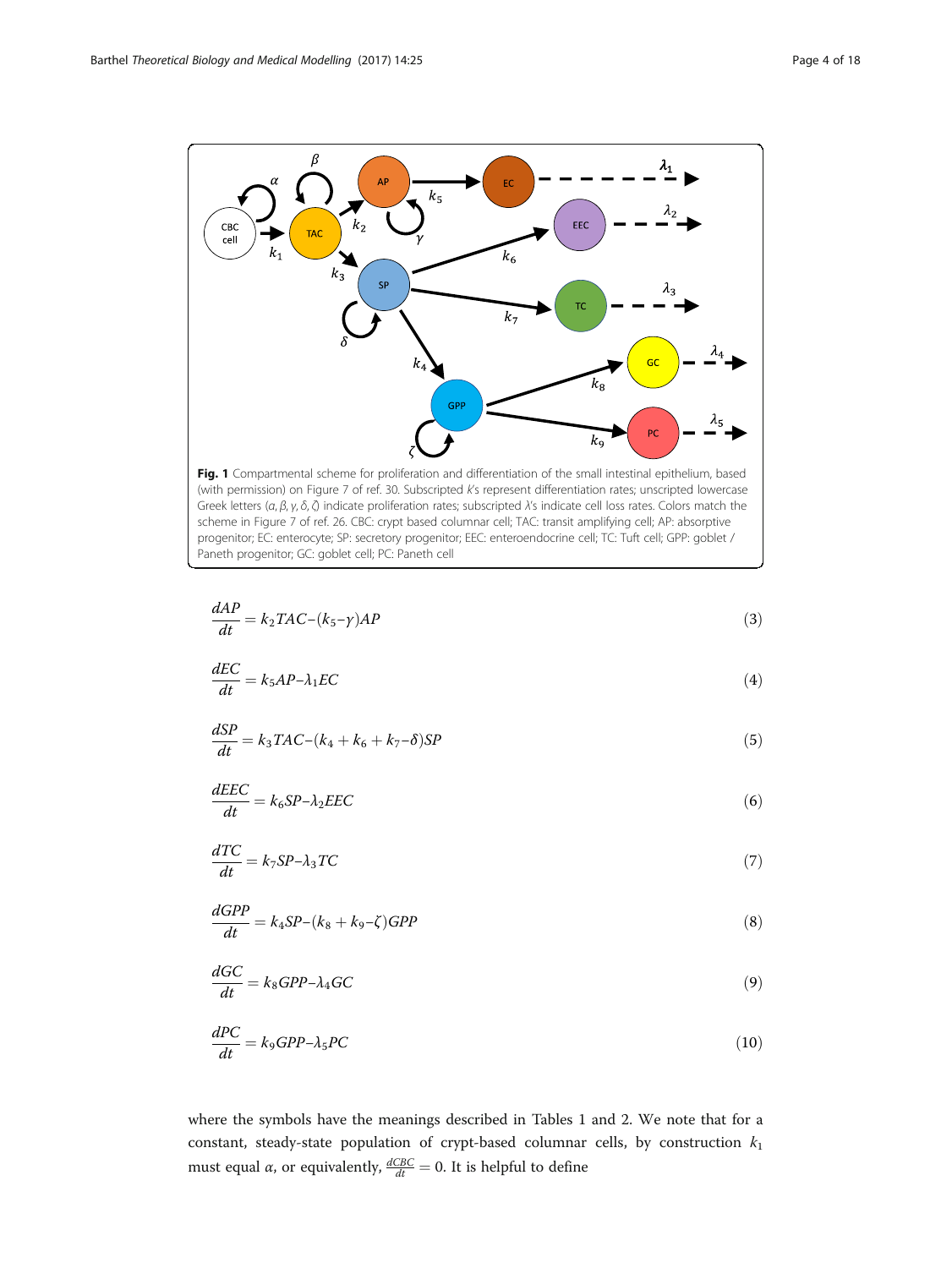| Parameter     | Meaning                                                                      | Units      |
|---------------|------------------------------------------------------------------------------|------------|
| CBC           | Number of crypt-base columnar cells                                          | None       |
| <b>TAC</b>    | Number of transit-amplifying cells                                           | None       |
| AP            | Number of absorptive progenitor cells                                        | None       |
| ЕC            | Number of enterocytes                                                        | None       |
| SP            | Number of secretory progenitor cells                                         | None       |
| EEC           | Number of enteroendocrine cells                                              | None       |
| ТC            | Number of tuft cells                                                         | None       |
| GPP           | Number of goblet / Paneth progenitor cells                                   | None       |
| GC            | Number of goblet cells                                                       | None       |
| РC            | Number of Paneth cells                                                       | None       |
| $k_1$         | Crypt-based columnar cell to transit-amplifying cell differentiation rate    | $day^{-1}$ |
| $k_2$         | Transit-amplifying cell to absorptive progenitor differentiation rate        | $day^{-1}$ |
| kз            | Transit-amplifying cell to secretory progenitor differentiation rate         | $day^{-1}$ |
| $k_4$         | Secretory progenitor to goblet / Paneth progenitor cell differentiation rate | $day^{-1}$ |
| Kς            | Absorptive progenitor to enterocyte differentiation rate                     | $day^{-1}$ |
| $k_{6}$       | Secretory progenitor to enteroendocrine cell differentiation rate            | $day^{-1}$ |
| k,            | Secretory progenitor to tuft cell differentiation rate                       | $day^{-1}$ |
| $k_{8}$       | Goblet / Paneth progenitor to goblet cell differentiation rate               | $day^{-1}$ |
| k9            | Goblet / Paneth progenitor to Paneth cell differentiation rate               | $day^{-1}$ |
| $\alpha$      | Crypt-based columnar cell proliferation rate                                 | $day^{-1}$ |
| β             | Transit-amplifying cell proliferation rate                                   | $day^{-1}$ |
| $\gamma$      | Absorptive progenitor cell proliferation rate                                | $day^{-1}$ |
| δ             | Secretory progenitor cell proliferation rate                                 | $day^{-1}$ |
| ζ             | Goblet / Paneth progenitor cell proliferation rate                           | $day^{-1}$ |
| $\lambda_1$   | Loss rate of enterocytes                                                     | $day^{-1}$ |
| $\lambda_2$   | Loss rate of enteroendocrine cells                                           | $day^{-1}$ |
| $\lambda_3$   | Loss rate of tuft cells                                                      | $day^{-1}$ |
| $\lambda_4$   | Loss rate of goblet cells                                                    | $day^{-1}$ |
| $\lambda_{5}$ | Loss rate of Paneth cells                                                    | $day^{-1}$ |
| Ν             | Total number of cells per crypt / villus unit                                | None       |
| $N_c$         | Total number of crypt cells per crypt / villus unit                          | None       |
| N,            | Total number of villus cells per crypt / villus unit                         | None       |

<span id="page-4-0"></span>Table 1 Parameters employed in kinetics model of intestinal stem cell differentiation

Table 2 Additional derived parameters employed in kinetics model

| Parameter                       | Meaning                                         | Definition                   | Units             |
|---------------------------------|-------------------------------------------------|------------------------------|-------------------|
| $\omega_d$                      | Total transit-amplifying cell loss rate         | $k_2 + k_3 - \beta$          | $day^{-1}$        |
| $\omega_{\scriptscriptstyle P}$ | Total absorptive progenitor cell loss rate      | $k_5 - y$                    | $day^{-1}$        |
| $\omega_{\rm c}$                | Total secretory progenitor cell loss rate       | $k_4 + k_6 + k_7$ - $\delta$ | $day^{-1}$        |
| $\omega_m$                      | Total goblet / Paneth progenitor cell loss rate | $k_8 + k_9 - C$              | $\text{dav}^{-1}$ |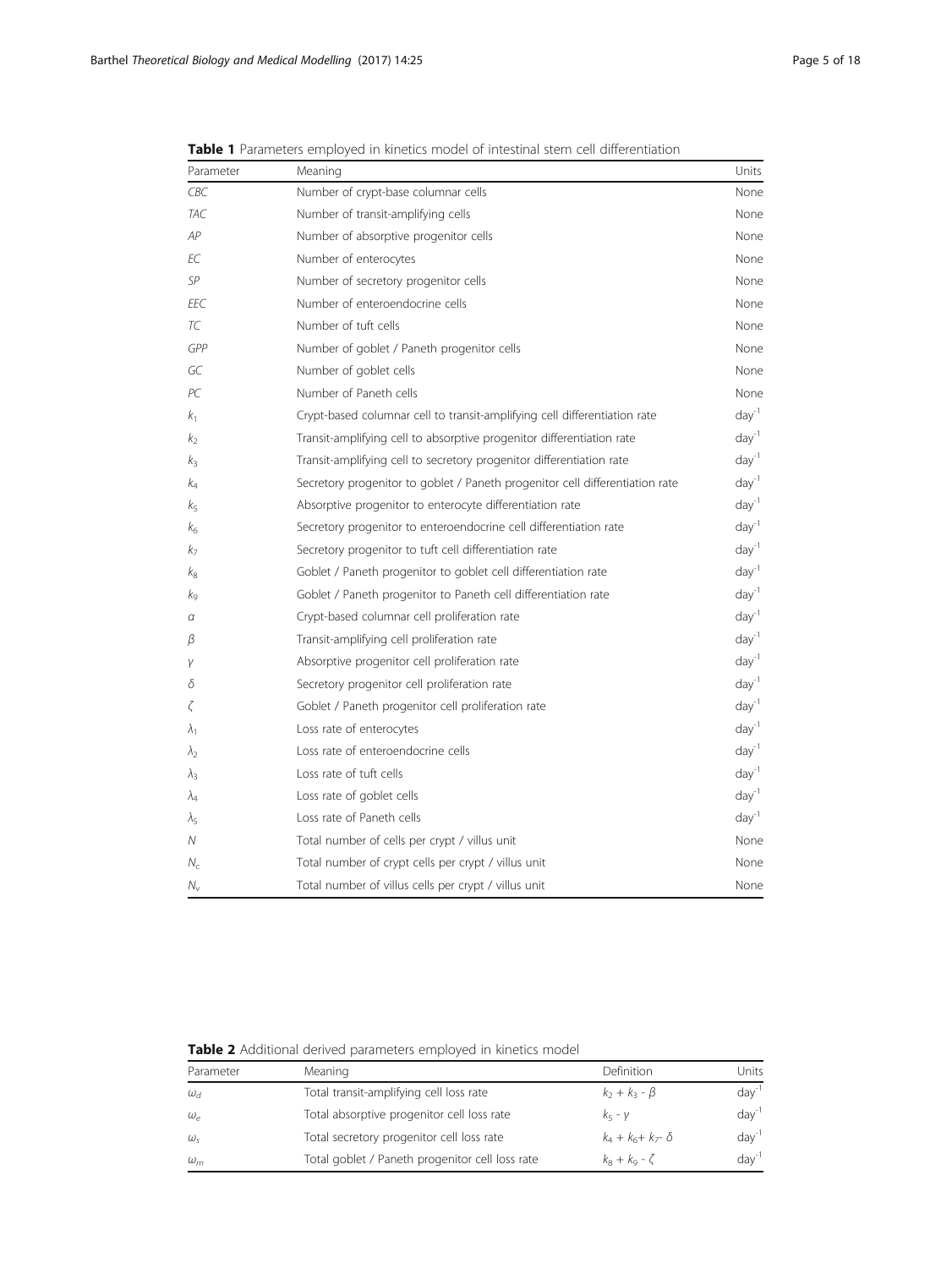<span id="page-5-0"></span>
$$
\omega_d \equiv k_2 + k_3 - \beta
$$
  
\n
$$
\omega_e \equiv k_5 - \gamma
$$
  
\n
$$
\omega_s \equiv k_4 + k_6 + k_7 - \delta
$$
  
\n
$$
\omega_m \equiv k_8 + k_9 - \zeta
$$
\n(11)

Equations [1, 2](#page-2-0), [3, 4](#page-3-0), [5, 6](#page-3-0), [7, 8](#page-3-0), [9, 10](#page-3-0) were then solved manually using the integrating factor method [[32\]](#page-17-0) and substitution, giving the following expressions for the populations of the cell types in Fig. [1:](#page-3-0)

$$
CBC = CBC_0 \tag{12}
$$

$$
TAC = \frac{k_1}{\omega_d} CBC_0 (1 - e^{-\omega_d t})
$$
\n(13)

$$
AP = \frac{k_1 k_2}{\omega_d} CBC_0 \left[ \frac{1}{\omega_e} (1 - e^{-\omega_e t}) + \frac{1}{\omega_e - \omega_d} (e^{-\omega_e t} - e^{-\omega_d t}) \right]
$$
(14)

$$
EC = \frac{k_1 k_2 k_5}{\omega_d} CBC_0 \left[ \frac{1}{\omega_e \lambda_1} \left( 1 - e^{-\lambda_1 t} \right) + \frac{1}{(\omega_e - \omega_d)(\lambda_1 - \omega_d)} \left( e^{-\lambda_1 t} - e^{-\omega_d t} \right) + \frac{1}{(\lambda_1 - \omega_e)} \left( \frac{1}{\omega_e} - \frac{1}{(\omega_e - \omega_d)} \right) \left( e^{-\lambda_1 t} - e^{-\omega_e t} \right) \right]
$$
(15)

$$
SP = \frac{k_1 k_3}{\omega_d} CBC_0 \left[ \frac{1}{\omega_s} (1 - e^{-\omega_s t}) + \frac{1}{\omega_s - \omega_d} (e^{-\omega_s t} - e^{-\omega_d t}) \right]
$$
(16)

$$
EEC = \frac{k_1 k_3 k_6}{\omega_d} CBC_0 \left[ \frac{1}{\omega_s \lambda_2} \left( 1 - e^{-\lambda_2 t} \right) + \frac{1}{(\omega_s - \omega_d)(\lambda_2 - \omega_d)} \left( e^{-\lambda_2 t} - e^{-\omega_d t} \right) + \frac{1}{(\lambda_2 - \omega_s)} \left( \frac{1}{\omega_s} - \frac{1}{(\omega_s - \omega_d)} \right) \left( e^{-\lambda_2 t} - e^{-\omega_s t} \right) \right]
$$
(17)

$$
TC = \frac{k_1 k_3 k_7}{\omega_d} CBC_0 \left[ \frac{1}{\omega_s \lambda_3} \left( 1 - e^{-\lambda_3 t} \right) + \frac{1}{(\omega_s - \omega_d) (\lambda_3 - \omega_d)} \left( e^{-\lambda_3 t} - e^{-\omega_d t} \right) + \frac{1}{(\lambda_3 - \omega_s)} \left( \frac{1}{\omega_s} - \frac{1}{(\omega_s - \omega_d)} \right) \left( e^{-\lambda_3 t} - e^{-\omega_s t} \right) \right]
$$
(18)

$$
GPP = \frac{k_1 k_3 k_4}{\omega_d} CBC_0 \left[ \frac{1}{\omega_m \omega_s} (1 - e^{-\omega_m t}) + \frac{1}{(\omega_s - \omega_d)(\omega_m - \omega_d)} (e^{-\omega_m t} - e^{-\omega_d t}) + \frac{1}{(\omega_m - \omega_s)} \left( \frac{1}{\omega_s} - \frac{1}{(\omega_s - \omega_d)} \right) (e^{-\omega_m t} - e^{-\omega_s t}) \right]
$$
(19)

$$
GC = \frac{k_1 k_3 k_4 k_8}{\omega_d} CBC_0 \left[ \frac{1}{\omega_m \omega_s \lambda_4} \left( 1 - e^{-\lambda_4 t} \right) + \frac{1}{(\lambda_4 - \omega_d)(\omega_s - \omega_d)(\omega_m - \omega_d)} \left( e^{-\lambda_4 t} - e^{-\omega_d t} \right) + \left( \frac{1}{\omega_s (\omega_m - \omega_s)} + \frac{1}{(\omega_s - \omega_d)(\omega_m - \omega_d)} - \frac{1}{(\omega_s - \omega_d)(\omega_m - \omega_s)} - \frac{1}{\omega_m \omega_s} \right) \frac{1}{(\lambda_4 - \omega_m)} \left( e^{-\omega_m t} - e^{-\lambda_4 t} \right) + \frac{1}{(\lambda_4 - \omega_s)} \left( \frac{1}{(\omega_s - \omega_d)(\omega_m - \omega_s)} - \frac{1}{\omega_s (\omega_m - \omega_s)} \right) \left( e^{-\omega_s t} - e^{-\lambda_4 t} \right) \right]
$$
(20)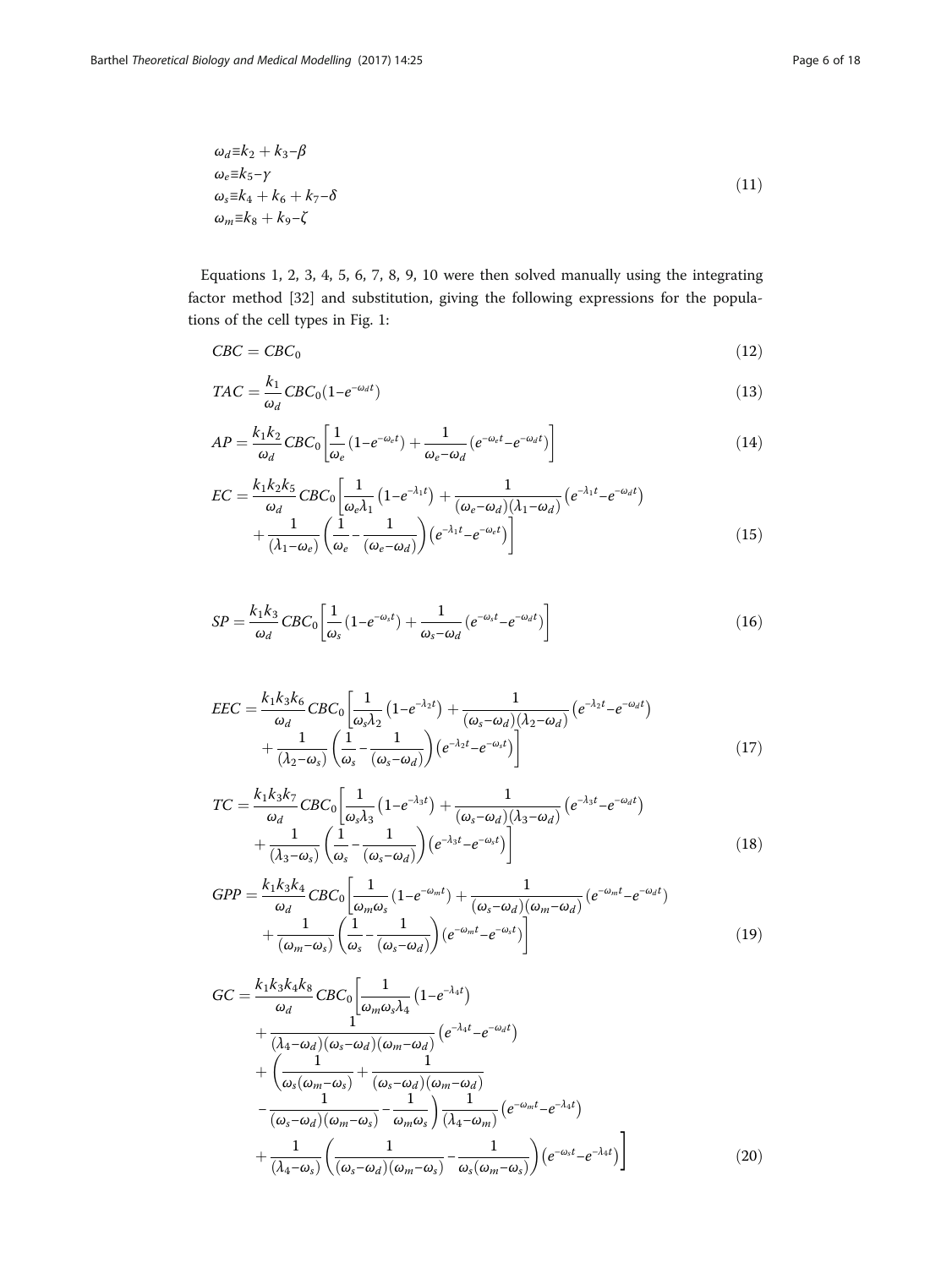<span id="page-6-0"></span>
$$
PC = \frac{k_1 k_3 k_4 k_9}{\omega_d} CBC_0 \left[ \frac{1}{\omega_m \omega_s \lambda_5} \left( 1 - e^{-\lambda_5 t} \right) + \frac{1}{(\lambda_5 - \omega_d)(\omega_s - \omega_d)(\omega_m - \omega_d)} \left( e^{-\lambda_5 t} - e^{-\omega_d t} \right) + \left( \frac{1}{\omega_s (\omega_m - \omega_s)} + \frac{1}{(\omega_s - \omega_d)(\omega_m - \omega_d)} - \frac{1}{(\omega_s - \omega_d)(\omega_m - \omega_s)} - \frac{1}{\omega_m \omega_s} \frac{1}{(\lambda_5 - \omega_m)} \left( e^{-\omega_m t} - e^{-\lambda_5 t} \right) + \frac{1}{(\lambda_5 - \omega_s)} \left( \frac{1}{(\omega_s - \omega_d)(\omega_m - \omega_s)} - \frac{1}{\omega_s (\omega_m - \omega_s)} \right) \left( e^{-\omega_s t} - e^{-\lambda_5 t} \right) \right]
$$
(21)

We note the behavior of all cell types at long times, which when combined with known differentiation rates will allow us to fit experimentally measured relative abundances of each type of cell. By taking the limit  $t \rightarrow \infty$  we obtain:

$$
TAC_{t\to\infty} = \frac{k_1}{\omega_d} CBC_0 \tag{22}
$$

$$
AP_{t\rightarrow\infty} = \frac{k_1 k_2}{\omega_d \omega_e} CBC_0 = \frac{k_2}{\omega_e} TAC_{t\rightarrow\infty}
$$
\n(23)

$$
EC_{t\to\infty} = \frac{k_1 k_2 k_5}{\omega_d \omega_e \lambda_1} CBC_0 = \frac{k_5}{\lambda_1} AP_{t\to\infty}
$$
\n(24)

$$
SP_{t \to \infty} = \frac{k_1 k_3}{\omega_d \omega_s} CBC_0 = \frac{k_3}{\omega_s} TAC_{t \to \infty}
$$
\n(25)

$$
EEC_{t\rightarrow\infty} = \frac{k_1k_3k_6}{\omega_d\omega_s\lambda_2} CBC_0 = \frac{k_6}{\lambda_2} SP_{t\rightarrow\infty}
$$
\n(26)

$$
TC_{t\rightarrow\infty} = \frac{k_1k_3k_7}{\omega_d\omega_s\lambda_3} CBC_0 = \frac{k_7}{\lambda_3} SP_{t\rightarrow\infty}
$$
\n(27)

$$
GPP_{t\rightarrow\infty} = \frac{k_1k_3k_4}{\omega_d\omega_m\omega_s} CBC_0 = \frac{k_4}{\omega_m} SP_{t\rightarrow\infty}
$$
\n(28)

$$
GC_{t\to\infty} = \frac{k_1k_3k_4k_8}{\omega_d\omega_m\omega_s\lambda_4} CBC_0 = \frac{k_8}{\lambda_4} GPP_{t\to\infty}
$$
\n(29)

$$
PC_{t\rightarrow\infty} = \frac{k_1k_3k_4k_9}{\omega_d\omega_m\omega_s\lambda_5} CBC_0 = \frac{k_9}{\lambda_5} GDP_{t\rightarrow\infty}
$$
\n(30)

#### Definition of a crypt-villus unit (CVU)

In order to assign numerical values to known parameters from the model in a consistent fashion, it is necessary to define what comprises a crypt-villus unit or CVU. It has been reported that in the mouse small intestine, six to fourteen crypts surround each villus, with more crypts more proximally [[33\]](#page-17-0). With six crypts per villus, the choice of ileum allows us to simplify the geometry to a hexagonal planar lattice of crypts and villi. This arrangement is shown in Fig. [2](#page-7-0). We note that this implies that there are, on average, two complete crypt contributions to each CVU. With this geometric assumption, we can proceed to make quantitative predictions about the contribution of each cell population to the CVU. We also chose to simulate murine ileum given that the goblet / Paneth cell progenitor has been observed there [\[30](#page-17-0)].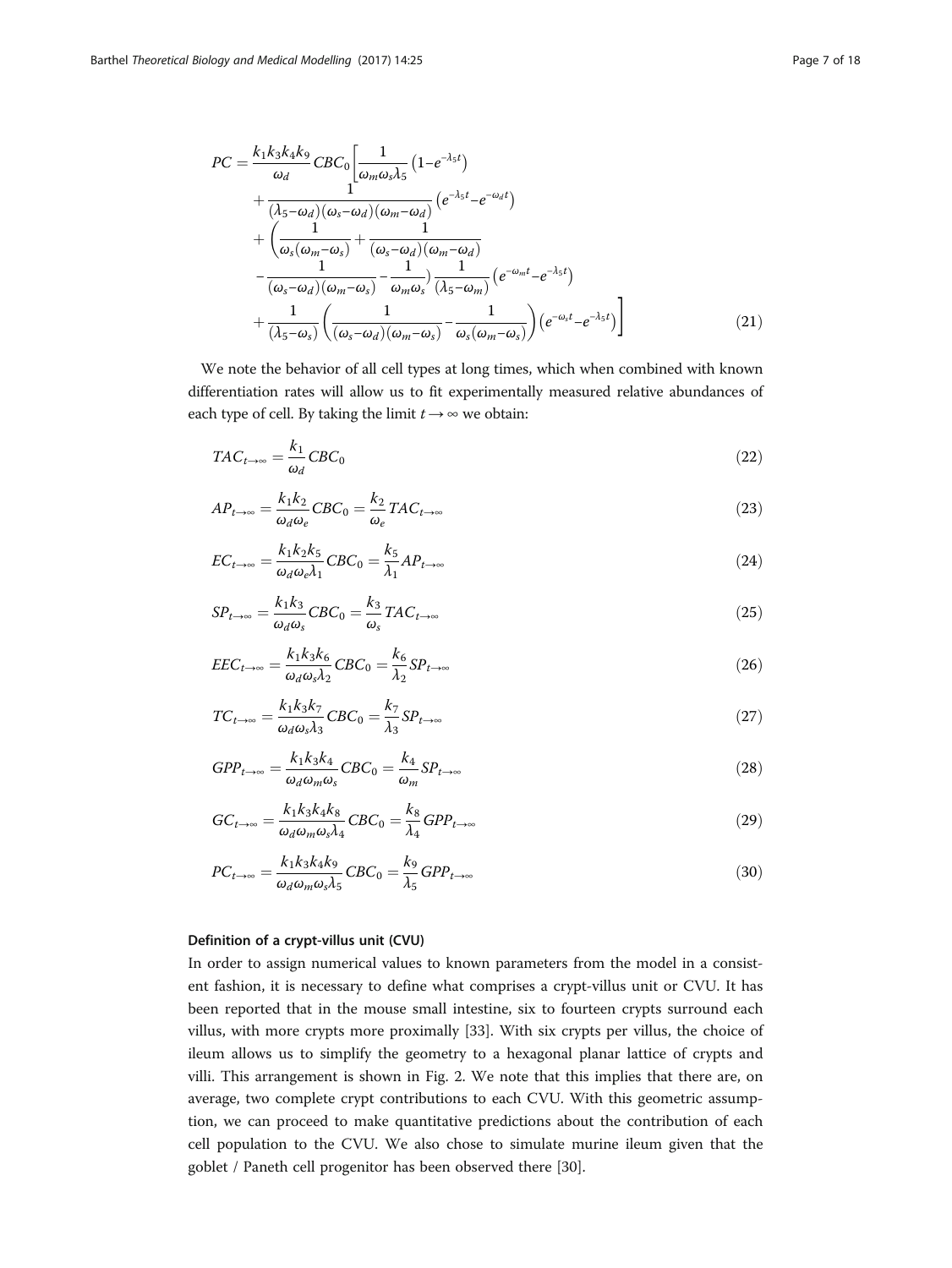<span id="page-7-0"></span>

# Incorporation of experimental data

The relative abundances of the five types of terminally differentiated cell types of the epithelium have been described, as have those of the crypt base columnar cells and rapidly dividing cells. For the purposes of our model, we identify these rapidly dividing cells as transit-amplifying cells. The rate of crypt base columnar cell renewal, average Paneth cell lifetime, and overall renewal rate of the epithelium have also been reported. Also, the steady-state population of transit-amplifying cells is known. These data are collected in Table 3. Of note, our use of the literature parameters 3500 villus cells [\[8](#page-17-0)], and a total of 500 crypt cells [\[9\]](#page-17-0), reported separately, is in line with findings for more

| <b>Table 3</b> Literature values for known parameters and uncertainties (if known) in kinetics model |  |  |  |  |
|------------------------------------------------------------------------------------------------------|--|--|--|--|
|------------------------------------------------------------------------------------------------------|--|--|--|--|

| Parameter                  | Calculated Value and Units                                                                                                                                        | References                       |
|----------------------------|-------------------------------------------------------------------------------------------------------------------------------------------------------------------|----------------------------------|
| $N_c$                      | $(250 \text{ cells per crypt}) \times (2 \text{ crystals per villages}) = 500 \text{ crypt}$<br>cells per crypt/villus unit (see text for details of calculation) | Crosnier [8], Stappenbeck [9]    |
| N <sub>v</sub>             | 3500 villus cells per crypt/villus unit                                                                                                                           | Crosnier [8]                     |
| N                          | 4000 total cells per crypt/villus unit $(N = N_c + N_v)$                                                                                                          |                                  |
| $k_1 = a$                  | $1$ day <sup>-1</sup>                                                                                                                                             | Barker [1]                       |
| β                          | $1.75 \pm 0.25$ day <sup>-1</sup>                                                                                                                                 | Barker [35]                      |
| $\lambda_{5}$              | $(1/21 \text{ days}) = 0.047 \text{ day}^{-1}$                                                                                                                    | Roth [33]                        |
| CBC <sub>0</sub>           | $(5 \pm 1 \text{ cells per crypt}) \times (2 \text{ crystals per villus}) = 10 \pm 2 \text{ CBC}$<br>per crypt/villus unit                                        | Marshman [2]                     |
| $EFC_t \rightarrow \infty$ | $(0.01) \times N = 40$ per crypt/villus unit                                                                                                                      | Sternini [6].<br>Gunawardene [5] |
| $TC_{t\rightarrow\infty}$  | $(0.004) \times N = 16$ per crypt/villus unit                                                                                                                     | Gerbe [10]                       |
| $GC_{t\rightarrow\infty}$  | $(0.085 \pm 0.015) \times N = 340 \pm 60$ per crypt/villus unit                                                                                                   | Gregorieff [4]                   |
| $PC_{t\rightarrow\infty}$  | 40 $\pm$ 10 cells per crypt x (2 crypts per villus) = 80 $\pm$ 20 PC<br>per crypt/villus unit                                                                     | Spradling [7]                    |
| $TAC_{t\rightarrow\infty}$ | $155 \pm 5$ cells per crypt x (2 crypts per villus) = 310 $\pm$ 10 TAC per<br>crypt/villus unit                                                                   | Potten [3]                       |
| $EC_{t\rightarrow\infty}$  | $2844 \pm 72$ (baseline scenario, see text for details of calculation)                                                                                            |                                  |
| $EC_{t\rightarrow\infty}$  | $2848 \pm 72$ (fast scenario, see text for details of calculation)                                                                                                |                                  |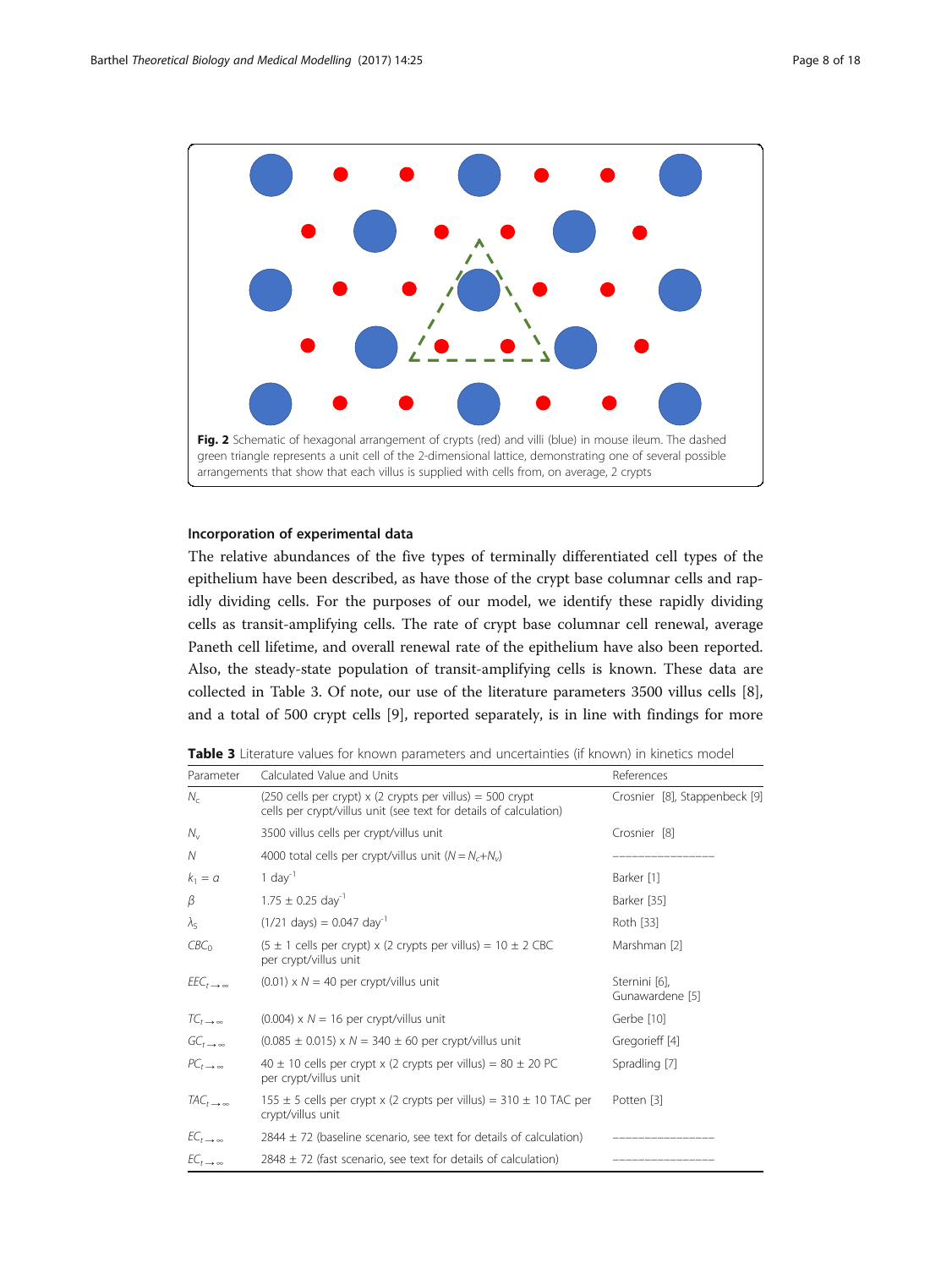<span id="page-8-0"></span>distal small bowel in the work of Wright and Irwin, which describes in great detail how the villus and crypt populations vary along the gut axis: these workers found that both unit villus and crypt populations decreased roughly linearly as histologic sections were taken starting at zero, 25%, 50%, 75%, and 100% of the length of the small bowel [[11](#page-17-0)]. Since the number of crypt based columnar cells is fixed in the simulation, this does not contribute a constraint from experimental data. Therefore, we also attempted to constrain the enterocyte population at 5 days to be 95% of its steady state value to reflect the roughly 5-day renewal timescale of the intestinal epithelium [[34\]](#page-17-0). This results in nineteen unknowns (nine differentiation rate constants  $k_i$ , five progenitor cell proliferation rates  $\alpha$ ,  $\beta$ ,  $\gamma$ ,  $\delta$  and  $\zeta$ , and five loss rates  $\lambda_i$ ) with seven known quantities (the number per crypt villus unit, at long times, of the five terminally differentiated cell types, transit amplifying cells, and the total number of cells at 5 days). We first note the constraint  $k_1 = \alpha$ , which is necessary for a steady state population of crypt based columnar cells. It has been reported to be 1 day<sup>-1</sup> [[1\]](#page-16-0). To further reduce the number of free parameters we can also make the assumption that the loss rates of all cells of the secretory lineage are equal, i.e.  $\lambda_2 = \lambda_3 = \lambda_4$ , except for the loss rate of Paneth cells,  $\lambda_5$ , which is known to be  $1/21 \text{ day}^{-1}$  [[33\]](#page-17-0). We also assume that all downstream progenitors divide at the rate reported for the transit amplifying cell,  $1.75 \pm 0.25$  day<sup>-1</sup> [\[35](#page-17-0)] ( $\beta = \gamma$  $= \delta = \zeta = 1.75 \text{ day}^{-1}$ ). We can constrain additional parameters of the model by employing the known abundances of differentiated intestinal epithelial cells at equilibrium and substituting them into eqs.  $(22)$ – $(30)$ . Whenever there is a branching event in Figure [1](#page-3-0) (e.g., TAC to AP or SP), one of the rate constants of the branching can be defined in terms of the other. By convention, in such cases we choose to express the higher subscripted rate in terms of the lower to obtain

$$
k_3 = k_2 \frac{\omega_s}{\omega_e} \frac{SP_{t \to \infty}}{AP_{t \to \infty}}
$$
\n(31)

$$
k_7 = k_6 \frac{\lambda_3}{\lambda_2} \frac{TC_{t \to \infty}}{EEC_{t \to \infty}}
$$
\n(32)

$$
k_9 = k_8 \frac{\lambda_5}{\lambda_4} \frac{P C_{t \to \infty}}{G C_{t \to \infty}}
$$
\n(33)

The result is seven independent parameters for seven known quantities, allowing for a unique solution.

#### Estimates for unknown abundances

Although Samuelson's group observed goblet / Paneth cell progenitors (GPP), they did not report an abundance for this cell type [[30](#page-17-0)]. Moreover, the absorptive and secretory progenitors (AP and SP) have not been directly observed to date. Therefore, we must estimate the abundances of these three progenitor populations. To accomplish this, we first assume that the abundance of GPP is approximately  $1 \pm 0.5\%$  based on the figure from the Samuelson paper. We then assume that each progenitor population is proportional to the total daughter populations to which it gives rise. For the GPP this gives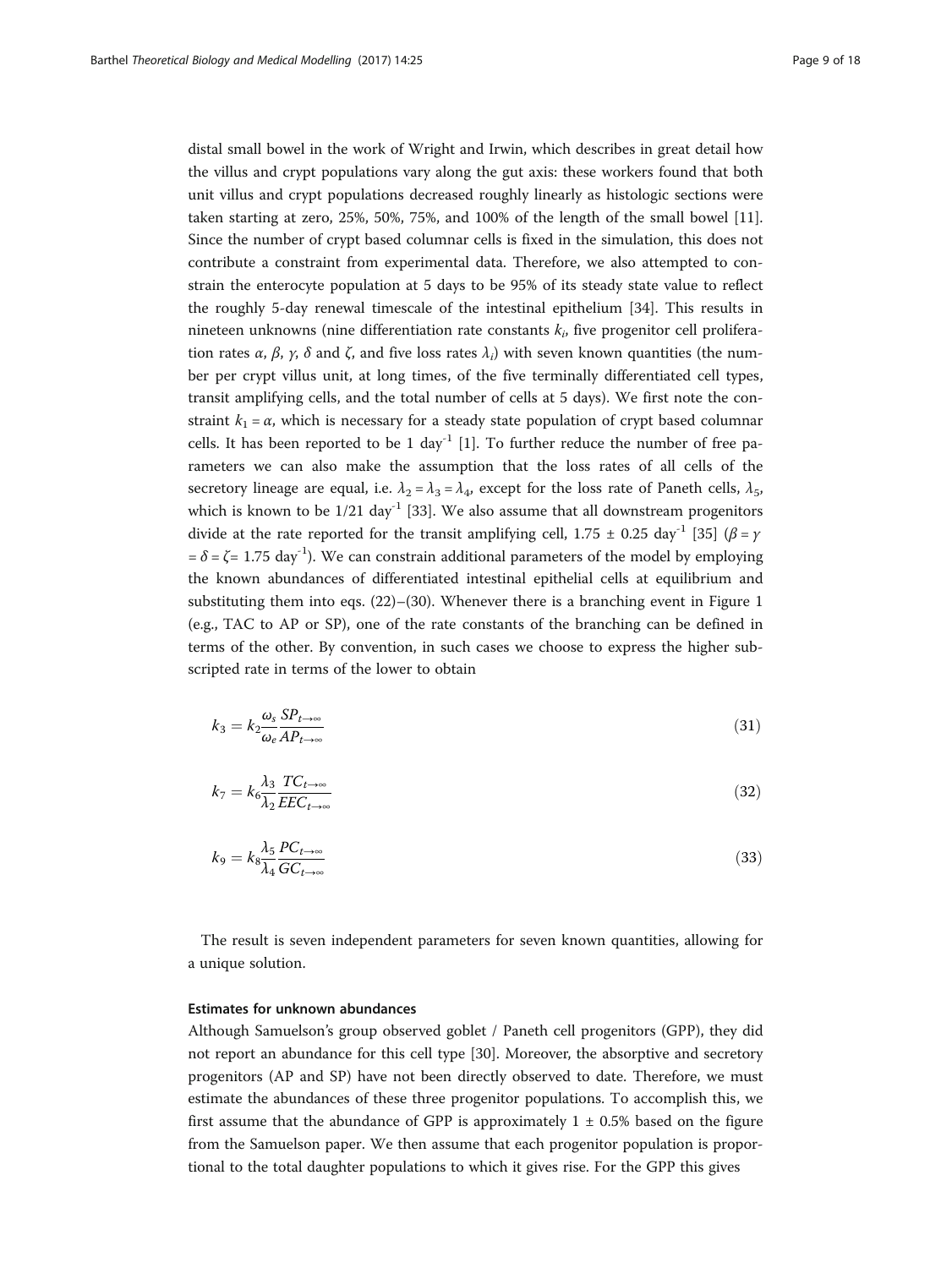<span id="page-9-0"></span>
$$
f_{GPP} = \phi \frac{G C_{t \to \infty} + P C_{t \to \infty}}{N}
$$
\n(34)

We then solve for  $\phi$ , which is found to be 0.0952 with the appropriate values from Table [3.](#page-7-0) In other words, there are slightly fewer than one order of magnitude fewer goblet / Paneth progenitors than the steady-state sum of their progeny, goblet cells and Paneth cells. We finally assume that this constant of proportionality holds for the other progenitors to obtain

$$
GPP_{t\rightarrow\infty} = f_{GPP}N = \phi(GC_{t\rightarrow\infty} + PC_{t\rightarrow\infty})
$$
\n(35)

$$
AP_{t\to\infty} = f_{AP}N = \phi EC
$$
\n(36)

$$
SP_{t\to\infty} = f_{SP}N = \phi(GPP_{t\to\infty} + EEC_{t\to\infty} + TC_{t\to\infty} + GC_{t\to\infty} + PC_{t\to\infty})
$$
  
=  $\phi[EEC_{t\to\infty} + TC_{t\to\infty} + (1+\phi)(GC_{t\to\infty} + PC_{t\to\infty})]$  (37)

This allows calculation of the number of enterocytes at long times as well:

$$
EC_{t\rightarrow\infty} = N - (CBC_0 + TAC_{t\rightarrow\infty} + AP_{t\rightarrow\infty} + SP_{t\rightarrow\infty} + GPP_{t\rightarrow\infty} + EEC_{t\rightarrow\infty} + TC_{t\rightarrow\infty} + GC_{t\rightarrow\infty} + PC_{t\rightarrow\infty}) = \frac{1}{1+\phi} [N - (CBC_0 + TAC_{t\rightarrow\infty} + SP_{t\rightarrow\infty} + GPP_{t\rightarrow\infty} + EEC_{t\rightarrow\infty} + TC_{t\rightarrow\infty} + GC_{t\rightarrow\infty} + PC_{t\rightarrow\infty})]
$$
(38)

# Fitting procedure

A Microsoft Excel spreadsheet was constructed to contain the rate constants in eqs.  $(1)$  $(1)$ – $(11)$  $(11)$  and the time evolution of all cell populations in eqs.  $(13)$  $(13)$ – $(21)$  $(21)$ . The calculated time infinity values of the cell populations in eqs.  $(22)$  $(22)$  $(22)$ – $(30)$  $(30)$  were fit to the experimental values by varying the rate constants, and the sums of the squares of the residuals were minimized with the Microsoft Excel Solver plug-in. Two scenarios were performed, a baseline scenario ("Additional file [1](#page-16-0)"), and a fast scenario ("Additional file [2](#page-16-0)"). For the baseline scenario, experimentally known rate constants from the model were constrained. However, there was no constraint on the amount of time necessary for the enterocyte population to reach 95% of its time infinity value, as this constraint could not be satisfied with the literature values for some of the rate constants in the model, as discussed further in the Results and Discussion sections below. For the fast scenario, all the parameters were allowed to vary (except those which were constrained, as in equations ([31\)](#page-8-0)–([33\)](#page-8-0), and the enterocyte population was constrained to reach 95% of its time infinity value at 5 days. Of note, the steady-state enterocyte population  $EC_t \rightarrow \infty$  is constrained by eq. [24](#page-6-0) as well, so its value for the fast scenario was 2848. The total number of cells was checked in both fits for consistency to be 4000 per crypt-villus unit.

# Parameter error estimation

Microsoft Excel Solver does not provide the Hessian or curvature matrix after it performs an optimization. To estimate the variance of each fitted parameter, the final fitted values of each were varied by  $\pm 10^{-6}$  and the increase in the sum of the squares of the residuals was fit to a quadratic equation. The coefficient of the quadratic term is then the reciprocal of twice the variance. The standard deviation of each parameter was then estimated as the square root of the variance obtained. For the constrained parameters,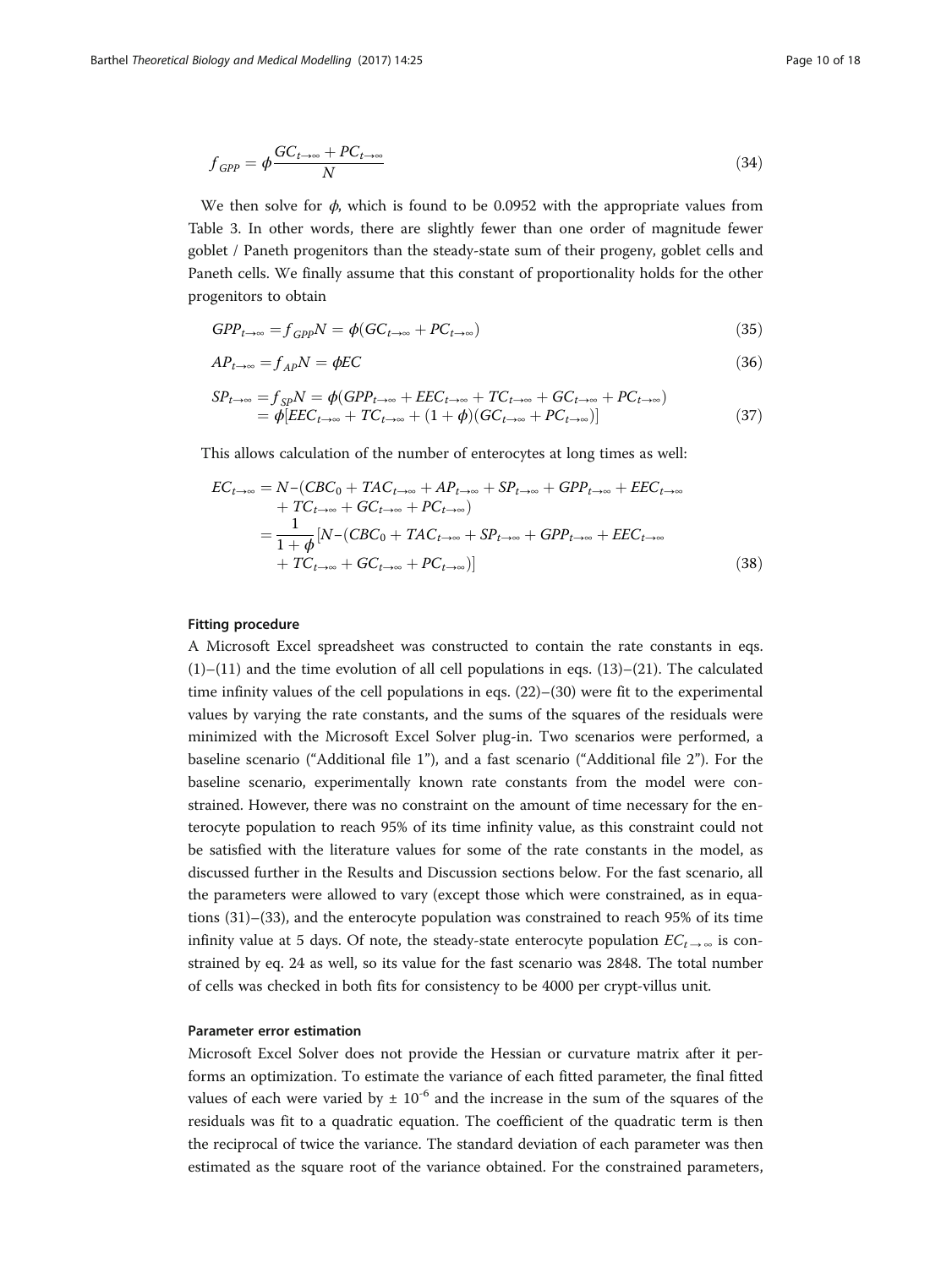the relative error was estimated as the quadratic sum of the relative errors [[36](#page-17-0)] of the rate constants in the right-hand side of each expression in Eqs. ([31\)](#page-8-0)–([33\)](#page-8-0). These calculations were performed in "Additional file [3](#page-16-0)". For experimentally known parameters, the literature value of the error was assumed to be the standard deviation. As an example, the error in  $k<sub>7</sub>$  was calculated as:

$$
\sigma_{k_7} = k_7 \sqrt{\left(\frac{\sigma_{k_6}}{k_6}\right)^2 + \left(\frac{\sigma_{\lambda_3}}{\lambda_3}\right)^2 + \left(\frac{\sigma_{\lambda_2}}{\lambda_2}\right)^2 + \left(\frac{\sigma_{TC}}{TC}\right)^2 + \left(\frac{\sigma_{EEC}}{EEC}\right)^2}
$$
(39)

The subscript  $t \to \infty$  was dropped from the cell populations TC and EEC for clarity. For the CBC cell cycling rate  $k_1$  reported in [[1\]](#page-16-0), no error estimate was given in the reference, so it was assumed to be  $0.25 \text{ day}^{-1}$  or 25%. For enterocytes, the error was calculated as the quadratic sum of the errors for the cell populations in the sum given by eq[.38](#page-9-0).

### Sensitivity analysis

To check the effect of varying the rate constants (model inputs) on the time-infinity values of the cell populations (model outputs), a sensitivity analysis was performed. The approach used is the same as that employed by the author and others in a previous work [\[37](#page-17-0)], which relies heavily on the work of Atherton et al. [[38\]](#page-17-0). Briefly, a derivative matrix  $S$  is constructed where the row indices are the outputs (cell populations) and the column indices are differentiation with respect to the inputs (rate constants). If the cell populations are denoted by  $P_i$ , and the rate constants by  $r_i$ , then matrix elements of S are:

$$
S_{ij} = \frac{\partial P_i}{\partial r_j} \tag{40}
$$

These partial derivatives can be found in "Additional file [4](#page-16-0)". The sensitivity of the outputs to the inputs is then tabulated in a variance matrix  $V$ , with matrix elements:

$$
V_{ij} = S_{ij}^2 \sigma_{r_j}^2 \tag{41}
$$

S and V for both the baseline and fast scenarios were calculated in "Additional file [5](#page-16-0)", and are displayed as Tables S1-S4 in "Additional file [6](#page-16-0)". Note that the elements of V are dimensionless. The  $V_{ij}$  can then be rank-ordered for a given output, allowing the identification of those inputs among the  $r_i$  that have the greatest effect on it when varied in the model.

# Results

# Rates of differentiation events in the intestinal epithelium

Figure [1](#page-3-0) shows a schematic of the differentiation network from intestinal crypt based columnar cell (CBC) to the five differentiated cell types of the intestinal epithelium, adapted from Samuelson's recent paper [[30\]](#page-17-0). As described in detail in the Methods section and as shown in the figure, we assigned a rate constant  $k_i$  for each differentiation event, a loss rate  $\lambda_i$  for each terminally differentiated cell type, and proliferation rates for each progenitor population indicated by  $\alpha$ ,  $\beta$ ,  $\gamma$ ,  $\delta$  and  $\zeta$ . The results of fitting the known populations of each cell type, with estimates for the AP, SP and GPP populations (eqs. [\(35](#page-9-0))–([37\)](#page-9-0)), are shown in Table [4.](#page-11-0) The fitted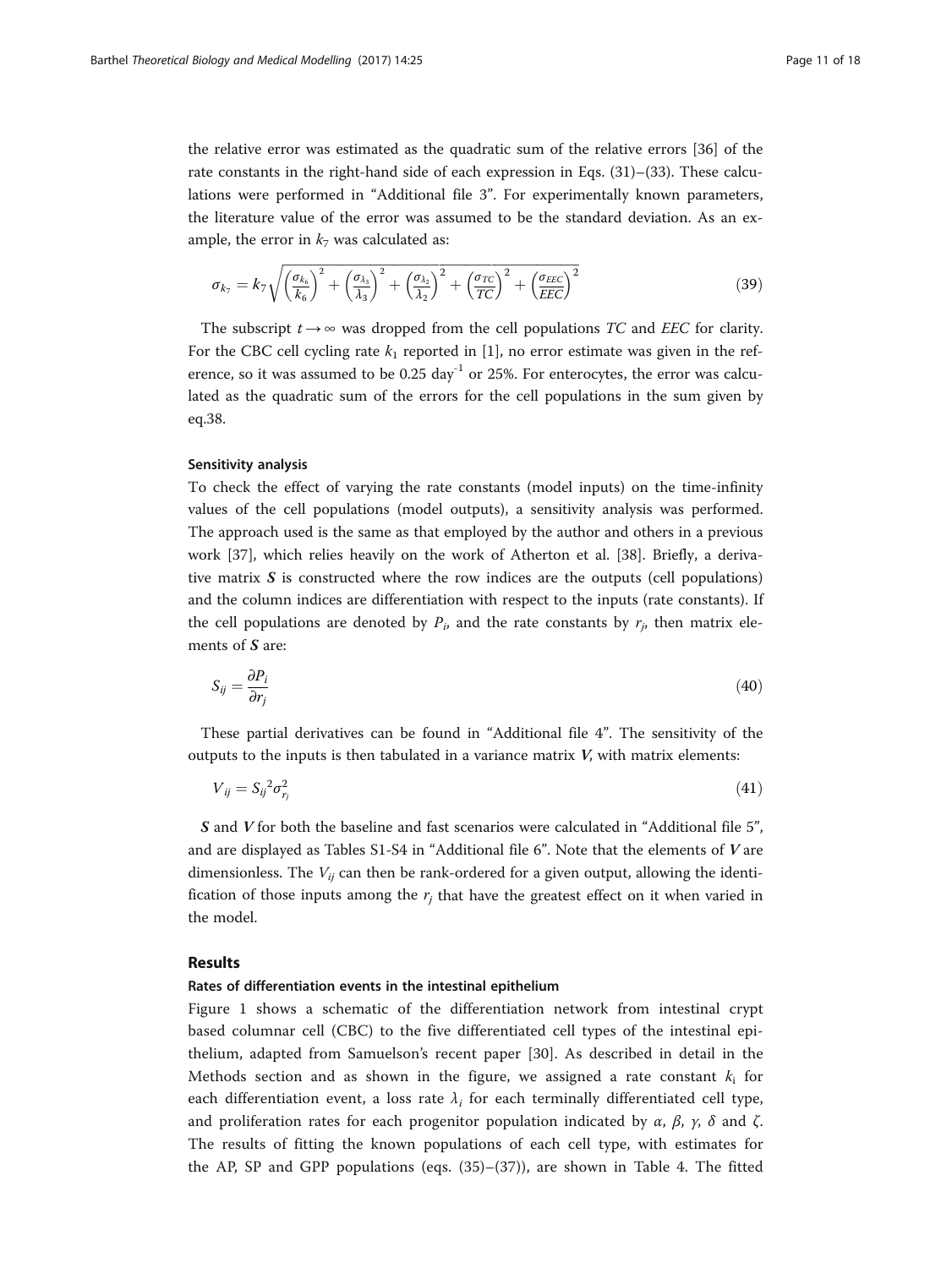| Parameter      | Fit value $\text{(day}^{-1})$ | Fit uncertainty (day <sup>-1</sup> ) |
|----------------|-------------------------------|--------------------------------------|
| k <sub>2</sub> | 1.714495                      | 0.000008                             |
| $k_4$          | 1.67958                       | 0.00005                              |
| $k_{5}$        | 3.7112                        | 0.0009                               |
| k <sub>6</sub> | 0.3565                        | 0.0002                               |
| $k_{8}$        | 3.712                         | 0.008                                |
| $\lambda_1$    | 0.35364                       | 0.00007                              |
| $\lambda_2$    | 0.43673                       | 0.00005                              |

<span id="page-11-0"></span>Table 4 Estimated values of independent parameters in the baseline scenario

rate constants in Table 4 are those which could be independently varied. We refer to these results as the "baseline scenario." Table 5 displays the results of rate constants in the baseline scenario that are constrained in terms of the fitted parameters in Table 4. Figure [3](#page-12-0) shows plots of all cell populations, described analytically by eqs.  $(12)$  $(12)$ – $(21)$  $(21)$  $(21)$ , as a function of time for both the baseline and fast scenarios. All populations display a monotonic increase over time. Overall, in both baseline and fast cases, the enterocyte population rises the fastest, followed by the various progenitors, and lastly by the differentiated secretory lineages.

# Literature values for crypt based columnar cell proliferation cannot reproduce the observed rate of intestinal epithelial cell renewal

In our fitting procedure, we also made use of the experimental fact that the intestinal epithelium self-renews approximately every 5 days [\[34\]](#page-17-0). To do this, we attempted to require that the population of enterocytes reached 95% of its long-time value by  $t = 5$ days. However, we found that to accomplish this the progenitor rates downstream of the experimentally fixed value for CBC cell had to be unphysically large, on the order of 120 per day, or five per hour, which greatly exceeds the known rate of cycling of the CBC cell [[1](#page-16-0)]. To further explore this phenomenon, we chose to allow all parameters of the model to vary freely, even those that are known experimentally, to reproduce the correct enterocyte renewal timescale whilst simultaneously preserving the correct long time limit values for each differentiated cell population. The results of this fit are shown in Tables [6](#page-12-0) and [7](#page-13-0), and we refer to these results as the "fast scenario."

| Parameter      | Equivalent expression or constraint                                                              | Value $\left(\text{day}^{-1}\right)$ | Uncertainty (day <sup>-1</sup> ) |
|----------------|--------------------------------------------------------------------------------------------------|--------------------------------------|----------------------------------|
| $k_3$          | $k_3 = k_2 \frac{\omega_s}{\omega_e} \frac{SP_{t\rightarrow\infty}}{AP_{t\rightarrow\infty}}$    | 0.068                                | 0.06                             |
| k <sub>7</sub> | $k_7 = k_6 \frac{\lambda_3}{\lambda_2} \frac{TC_{t\rightarrow\infty}}{EEC_{t\rightarrow\infty}}$ | 0.14                                 | 0.10                             |
| $k_{\rm Q}$    | $k_9 = k_8 \frac{\lambda_5}{\lambda_4} \frac{PC_{t\rightarrow\infty}}{GC_{t\rightarrow\infty}}$  | 0.095                                | 0.045                            |
| β              | Not applicable (literature value)                                                                | 1.75                                 | 0.25                             |
| $\gamma$       | $\beta = v = \delta = \zeta$                                                                     | 1.75                                 | 0.25                             |
| δ              | $\beta = v = \delta = \zeta$                                                                     | 1.75                                 | 0.25                             |
|                | $\beta = \gamma = \delta = \zeta$                                                                | 1.75                                 | 0.25                             |
| $\lambda_{3}$  | $\lambda_2 = \lambda_3 = \lambda_4$                                                              | 0.43673                              | 0.00005                          |
| $\lambda_4$    | $\lambda_2 = \lambda_3 = \lambda_4$                                                              | 0.43673                              | 0.00005                          |

Table 5 Values of constrained parameters in the baseline scenario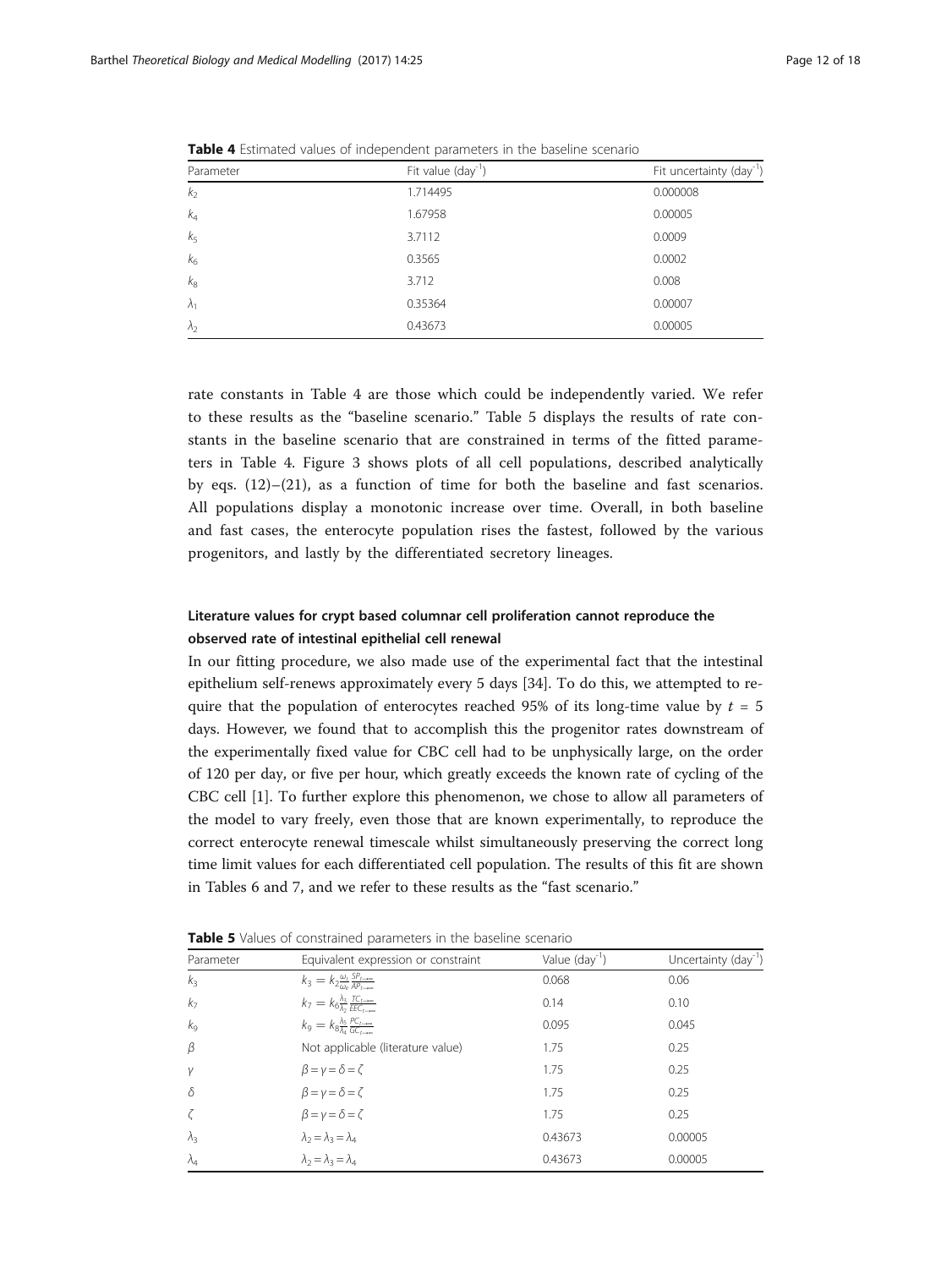<span id="page-12-0"></span>

Fig. [1.](#page-3-0) Colors match those of Fig. [1](#page-3-0). The left panels  $(a, c)$  show the results for the baseline and fast scenarios over the first 20 days, respectively; the right panels (b, d) show the same results over a longer timescale of 100 days. The y axes are displayed in a semilogarithmic format to better display separation between the different cell populations

# Summary of sensitivity analysis

As described in the methods, for both the baseline and fast scenarios, a variance matrix was computed to determine the contribution of each input (rate constant) to the sensitivity of each output (time infinity cell populations). The effect of the jth input is compared to that of the others for a given cell population by rank order of the values in that row. Table S2 shows the variance matrix for the baseline scenario. In this case, the

Table 6 Estimated values of independent parameters in the fast scenario

| Parameter      | Fit value $\text{(day}^{-1})$ | Fit uncertainty $(day^{-1})$ |
|----------------|-------------------------------|------------------------------|
| k <sub>1</sub> | 24.025                        | 0.006                        |
| $k_{2}$        | 6.4369                        | 0.0002                       |
| $k_{4}$        | 0.798                         | 0.001                        |
| k <sub>5</sub> | 14.875                        | 0.004                        |
| $k_{6}$        | 0.1050                        | 0.0002                       |
| $k_{8}$        | 1.326                         | 0.004                        |
| $\beta$        | 5.7868                        | 0.0002                       |
| $\gamma$       | 7.512                         | 0.002                        |
| $\delta$       | 0.096                         | 0.001                        |
| $\zeta$        | 0.523                         | 0.002                        |
| $\lambda_1$    | 1.4154                        | 0.0004                       |
| $\lambda_2$    | 0.1182                        | 0.0002                       |
| $\lambda_3$    | 0.148                         | 0.004                        |
| $\lambda_4$    | 0.1560                        | 0.0004                       |
| $\lambda_5$    | 0.0479                        | 0.0009                       |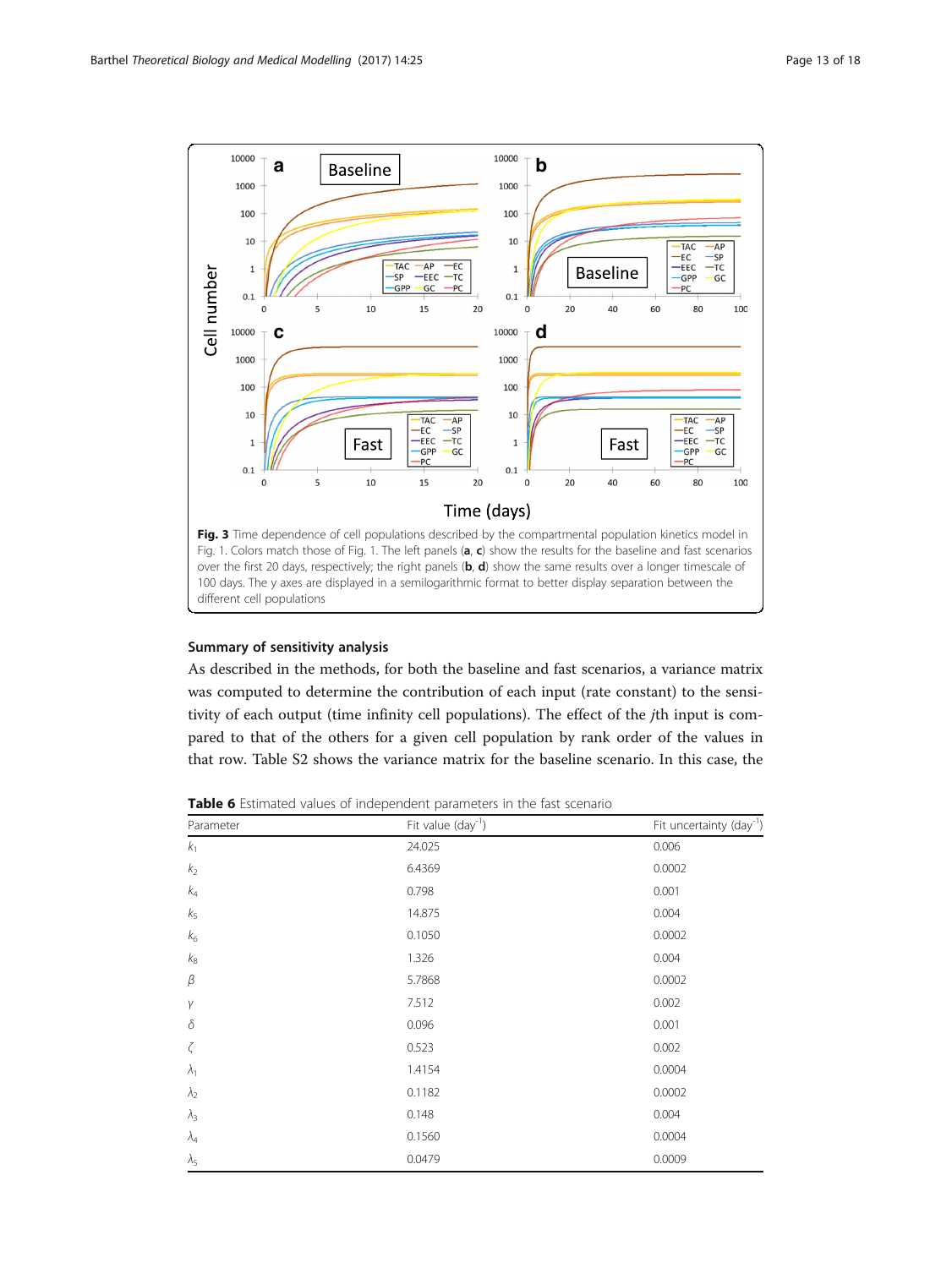<span id="page-13-0"></span>Table 7 Values of constrained parameters in the fast scenario  $k_3$   $k_3 = k_2$  $\omega_{\rm s}$  $\omega_e$  $SP_{t\rightarrow\infty}$  $\frac{SP_{t\to\infty}}{AP_{t\to\infty}}$  0.125 0.108

| Parameter   | Equivalent expression or constraint                                                                     | Value $(day^{-1})$ | Uncertainty (day <sup>-1</sup> ) |
|-------------|---------------------------------------------------------------------------------------------------------|--------------------|----------------------------------|
| $k_3$       | $k_3 = k_2 \frac{\omega_s}{\omega_e} \frac{SP_{t\rightarrow\infty}}{AP_{t\rightarrow\infty}}$           | 0125               | 0.108                            |
| $k_{7}$     | $k_7 = k_6 \frac{\lambda_3}{\lambda_2} \frac{TC_{t\rightarrow\infty}}{EEC_{t\rightarrow\infty}}$        | 0.052              | 0.037                            |
| $k_{\rm Q}$ | $k_9 = k_8 \frac{\lambda_5}{\lambda_4} \frac{\rho C_{I \rightarrow \infty}}{GC_{I \rightarrow \infty}}$ | 0.096              | 0.041                            |

variance matrix elements are dominated for all time-infinity cell populations by β, the transit amplifying cell proliferation rate, followed by  $k<sub>3</sub>$ , the transit amplifying cell to secretory progenitor cell differentiation rate. For transit amplifying cells, the next most dominant parameter is  $k_1$ , the crypt-based columnar cell renewal rate. For the three progenitor populations (absorptive progenitors, secretory progenitors, and Goblet / Paneth cell progenitors), the behavior is somewhat different. The absorptive progenitor population is, like the transit amplifying cell, most sensitive to  $\beta$ ,  $k_3$ , and  $k_1$ , but then to γ (absorptive progenitor proliferation rate). For the secretory and Goblet / Paneth progenitors,  $\beta$  and  $k_3$  are again dominant, but are followed by  $\delta$ , the secretory progenitor proliferation rate. Next, the differentiated secretory lineages (enteroendocrine, tuft, goblet, and Paneth cells), are still most sensitive to  $\beta$  and  $k_3$ , but the next most important contributions to their error vary from  $k_1$  and  $k_7$  (secretory progenitor to tuft cell differentiation rate) for tuft cells;  $\delta$ ,  $k_1$  and  $k_7$  for enteroendocrine cells; and  $\delta$ ,  $k_1$ ,  $k_7$ and  $k_9$  (goblet / Paneth cell progenitor to Paneth cell differentiation rate) for goblet and Paneth cells, with slight differences in their order. Lastly, the enterocyte population behaves like the absorptive progenitor population: it is also most sensitive to  $\beta$ ,  $k_3$ , and  $k_1$ , and then to *γ*.

Similarly, Table S4 shows the sensitivity analysis for the fast scenario. The transit amplifying cell population is heavily dominated in the fast scenario by  $k_3$ . The progenitor cells also are all dominated by the  $k_3$  contribution, but after this the details change from the baseline scenario. The absorptive progenitor population is relatively insensitive to any parameter other than  $k_3$ , but after  $k_3$ , the goblet / Paneth progenitor population is roughly equally sensitive to  $k_9$  (goblet / Paneth progenitor to Paneth cell differentiation rate) and  $k_7$ . The secretory progenitor population, after  $k_3$ , is next most sensitive to  $k<sub>7</sub>$  (secretory progenitor to tuft cell differentiation rate). The secretory lineages are roughly split into the enteroendocrine and tuft cell populations, most dependent on  $k_3$  followed by  $k_7$ , and the goblet and Paneth cell populations, which are most sensitive to  $k_3$  followed by  $k_9$ . Unlike the case of the baseline scenario, in the fast scenario the enterocyte population, while dominated by  $k_3$ , is roughly equally sensitive to  $k_1$ ,  $k_2$ ,  $k_5$ ,  $\gamma$ , and  $\lambda_1$ , with variance matrix elements of order unity.

# **Discussion**

A scheme for stepwise proliferation and differentiation for stem cells in the intestinal epithelium, as described in [\[30\]](#page-17-0), is an extremely useful tool for a conceptual understanding of this complex process. It also allows for researchers to focus on a specific cell population and how it communicates to others in the scheme, and even populations not included, such as the mesenchyme. From a modeling standpoint, such a scheme is by definition compartmental in nature, with well-defined compartments of cells dividing and changing into cells of downstream compartments. This lends itself well to a first-order ODE treatment of the cell division and differentiation dynamics,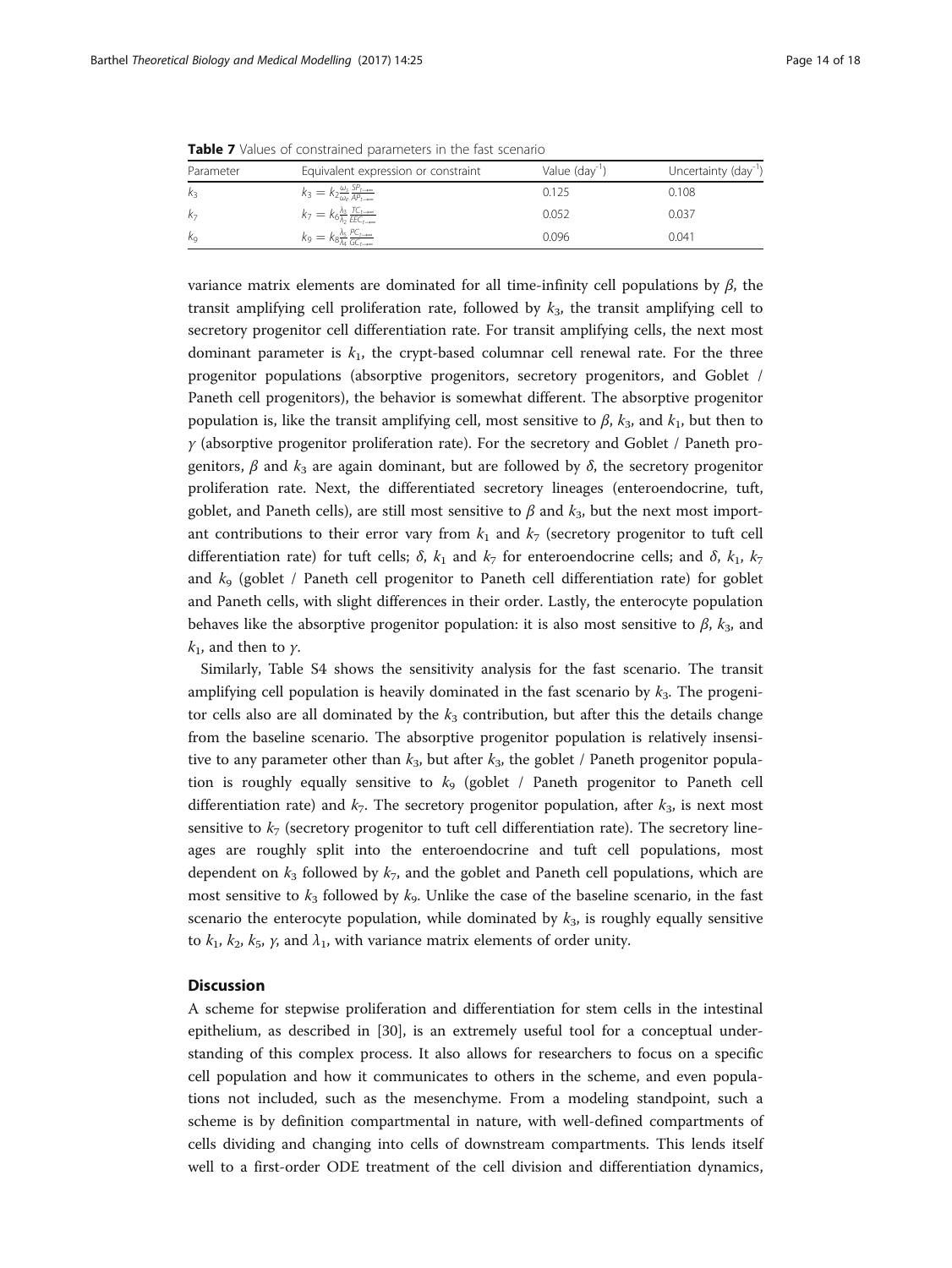which in turn allows for a closed-form solution of the time evolution of all the compartments. Such a solution is easily implemented in a spreadsheet or programming languages, and the sensitivity analysis of the model can be done simply as well.

However, the results reported here reveal limitations in the population kinetics approach to modeling the intestinal epithelium. Specifically, in order to reproduce the rapid, 5-day renewal time of the murine intestinal epithelium [\[34](#page-17-0)], keeping constant the literature value of 1 per day for the CBC cell, the proliferation rates for the progenitor compartments would have had to be as high as 120 per day (data not shown). Instead, in the fast scenario all nonconstrained rate constants were allowed to vary in order to satisfy the renewal timescale of 5 days, but this still resulted in unphysically large fitted rate constants in the model at the proliferative, "upstream" end of the dynamics. These fitted rate constants differed substantially from values known from the literature: the crypt based columnar cell cycling time  $k_1$  had to be as high as once per hour, 24 times faster than the experimental value. Similarly, the transit amplifying cell proliferation rate  $\beta$  was nearly 6 per day, about 3 to 4 times faster than the observed value, in the fast scenario. Interestingly, the Paneth cell loss rate  $\lambda_5$  did not change much from its literature value of about once every three weeks.

Given the increase seen in  $\beta$  in the fast scenario required to reproduce the rapid renewal timescale of the epithelium, it was hypothesized that the absorptive precursor may divide more rapidly than the experimentally known value of 1.75 per day for the transit amplifying cell. Therefore, an attempt was made to fit the observed renewal timescale with  $\alpha$ ,  $\beta$  and  $\lambda_5$  set to their literature values and the other constraints the same as in the baseline scenario, except that the precursor proliferation rates  $\gamma$ ,  $\delta$  and  $\zeta$ were allowed to vary. However, even this approach did not allow for a fit to the data (not shown). In fact, in the baseline scenario, the total population of cells does not reach 95% of its final value until  $t = 96.8$  days. Of note, Fletcher's group found that depending on assumptions made about crypt geometry, the timescale for a crypt to be populated by progeny from a single stem cell (clonality) is about 71 days using a multiscale model [[18](#page-17-0)]. The similarity of this timescale and our result suggests that the approach taken here of ODEs with a continuous approximation may be better applied to the establishment of clonality of a crypt, rather than the repopulation of the entire crypt. Nevertheless, taken together, all our results make clear that although a compartmental model is a powerful conceptual tool, the first-order ODE approach cannot provide a complete mathematical explanation of the proliferation and differentiation dynamics of the intestinal epithelium system.

The sensitivity analysis for the baseline scenario showed a dominant effect for  $\beta$ , the transit-amplifying cell proliferation rate, on all the time-infinity cell populations. This was followed next by  $k_3$ , the differentiation rate for transit-amplifying cells to the secretory progenitor population. In contrast,  $k_3$  dominated for the fast scenario, and  $\beta$ had almost no effect. This suggests that in the baseline scenario, the deterministic ODE approach overall would have required more rapid proliferation in the TAC compartment, and perhaps also the progenitor compartments, to reproduce the observed rapid intestinal epithelial renewal timescale. This would be required to compensate for the relatively low, once per day cycling time of the CBC cells. This resulted, in the fast scenario, in a much greater  $k_1$  and  $β$  than are experimentally observed, in order to completely populate the enterocyte compartment by 5 days. The variance matrix for the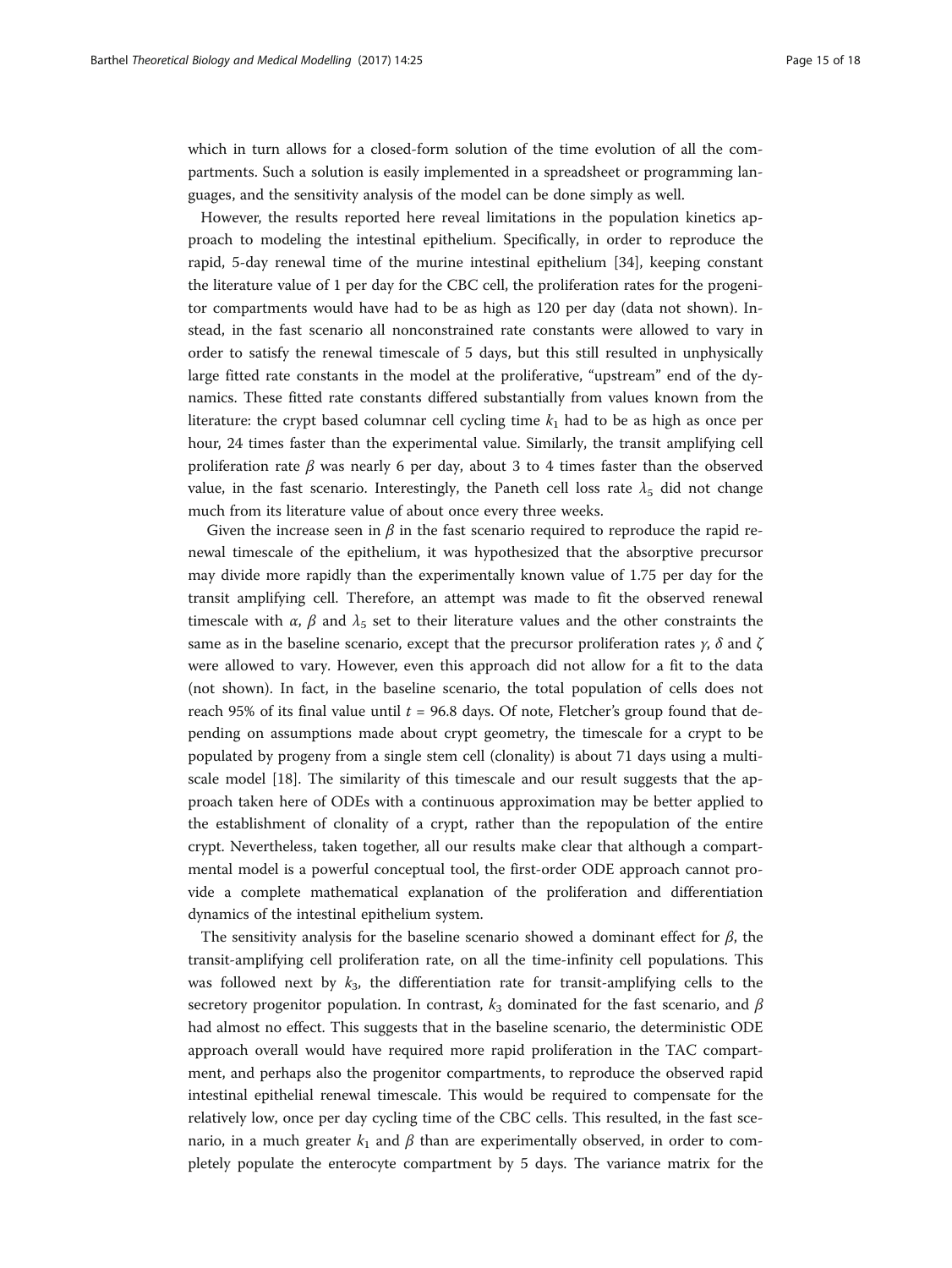fast scenario (Table S4) shows that the sensitivity of the model to  $k_1$  and  $\beta$  is very similar for all cell populations, suggesting that  $\beta$  could be made faster at the expense of a slower  $k_1$  with little change in the ability of the model to fit the time infinity values of each cell compartment. However, since both  $k_1$  and  $\beta$  are known experimentally, this suggests either that the deterministic ODE approach does not capture the dynamics of the intestinal epithelium, or that the proliferation rates of the progenitor compartments, assumed in the baseline scenario to all be equal to  $\beta$  to minimize the number of unknown parameters in the fit, are in fact much greater. In fact, when allowed to vary freely in the fast scenario, it is notable that  $y$ , the absorptive progenitor proliferation rate, increased to 7.5 per day, about 4 times greater than its assigned value of 1.75 per day in the baseline scenario.

There are a number of possible explanations for the failure of the compartmental model presented here to reproduce the known 5-day renewal timescale of the intestinal epithelium. The crypt-villus axis is heavily regulated by Wnt and Bmp signaling pathways. It has been suggested in other modeling work [[22, 23\]](#page-17-0) that a gradient of Wnt, with higher concentrations in the crypt base, can keep cells close to the crypt base in a stem-like state or de-differentiate them. There may be an antagonistic effect of a Bmp gradient extending in the opposite direction, highest at the villus tip and lowest in the crypt [\[8\]](#page-17-0). We speculate that, from the standpoint of a compartmental, deterministic ODE model, this could increase the effective number of stem cells, averaged over time, which would have the effect of increasing effective upstream proliferation rates in the specific model described here. This would occur in a way which cannot be captured in a first-order ODE model: both because of this effect, and due to random variation of the cell cycle length [\[18](#page-17-0)], as well as circadian variation of the villus cell population [[11, 39](#page-17-0)], it is certain that using a single, averaged rate constant for proliferation and differentiation of a single CBC cell compartment will inevitably fail to capture some of the details of the dynamics. Another possibility is cell-cell signaling: Wnt, Notch, or other paracrine factors not yet identified, either from other cells in the crypt or from the mesenchyme, could cause the CBC cell proliferation to increase with cell proximity, causing the first-order approximation of the model to break down. For example, if, as a result of mediation by one of these factors, the rate of CBC cell proliferation were proportional at times to  $CBC^2$  in eq. [1,](#page-2-0) there would be a second order term not accounted for in the model as written. These types of effects would lead to nonlinear and time-dependent terms in the differential equations of the model which are not captured in its present form. Lastly, it is possible that other putative stem cell populations, such as the +4 cell [[35\]](#page-17-0) could contribute to the proliferation dynamics, resulting effectively in a more rapid proliferative compartment that is not taken into account by the model reported here.

# Conclusions

A compartmental scheme of intestinal epithelial proliferation and differentiation into terminally differentiated cell populations allows for a simple but powerful conceptual framework for understanding the dynamics of this complex system. Such a scheme can be naturally translated to a deterministic, first-order ordinary differential equations (ODE) model of these dynamics. In the model constructed here, we were able to extract a general picture of the relative timescales involved in the dynamics, but could not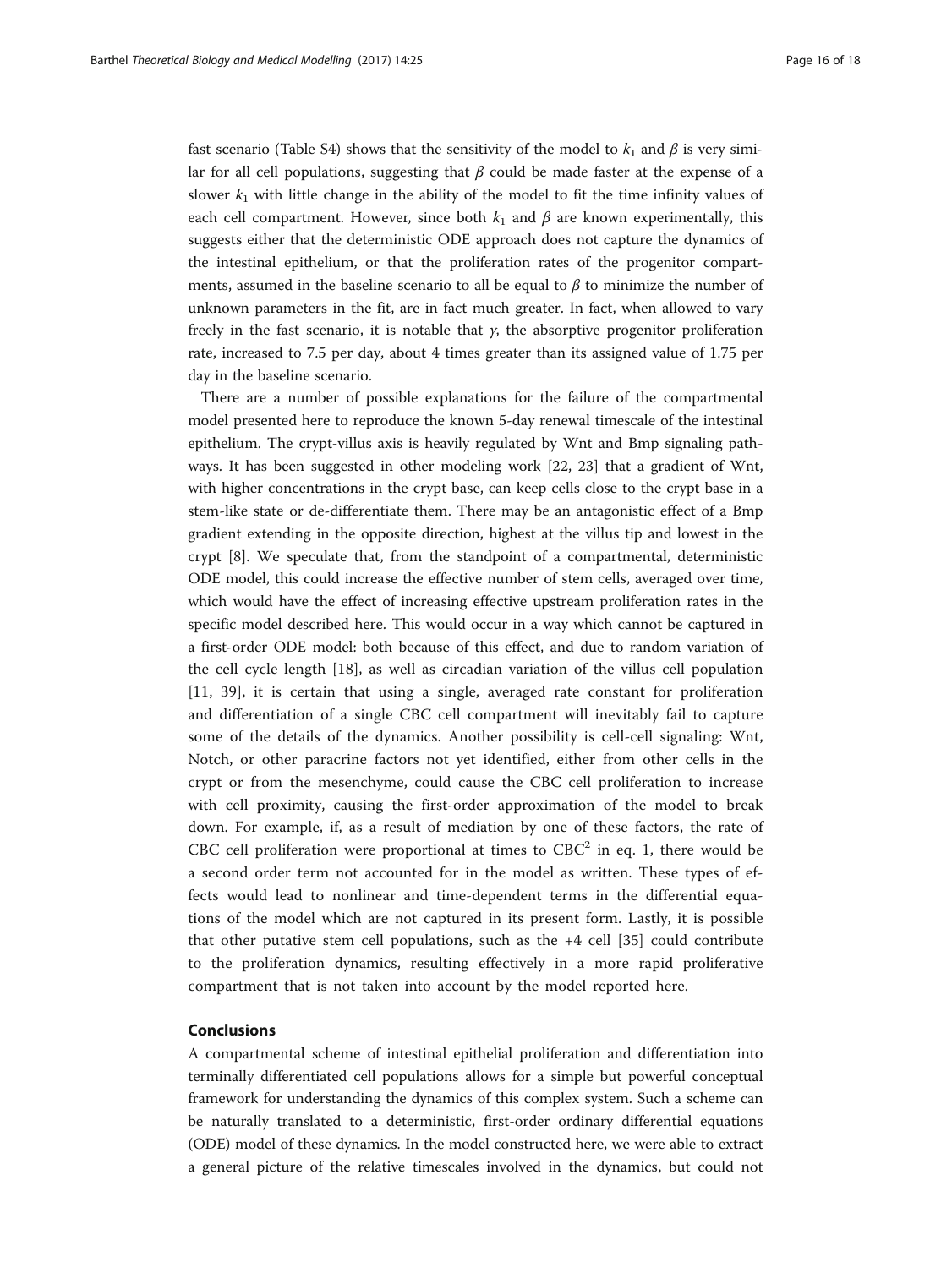<span id="page-16-0"></span>reproduce the experimentally-known rapid, 5-day timescale of epithelial renewal. To do this required discarding experimentally known cycling times of cell populations in the model. Because of this, the fit values for proliferation and differentiation of the absorptive progenitior, secretory progenitor, and intermediate cell (goblet / Paneth progenitor) populations are unlikely to reflect the true in vivo rates for these processes. Despite this, the sensitivity analysis demonstrated some clear trends in how the terminally differentiated cells are influenced by the upstream behavior of their progenitors in the setting of the scheme modeled here. The dynamics of the intestinal epithelium may elude a quantitative description by a compartmental kinetics model, but the conceptual framework remains valuable as a means of understanding its complexity.

# Additional files

[Additional file 1:](dx.doi.org/10.1186/s12976-017-0071-8) Baseline scenario. (XLSX 28944 kb) [Additional file 2:](dx.doi.org/10.1186/s12976-017-0071-8) Fast scenario. (XLSX 50387 kb) [Additional file 3:](dx.doi.org/10.1186/s12976-017-0071-8) Uncertainties compiled. (XLSX 45 kb) [Additional file 4:](dx.doi.org/10.1186/s12976-017-0071-8) Supplemental Partial Derivatives (DOCX 23 kb) [Additional file 5:](dx.doi.org/10.1186/s12976-017-0071-8) Sensitivity Analsysis. (XLSX 26 kb) [Additional file 6:](dx.doi.org/10.1186/s12976-017-0071-8) Supplemental Tables. (DOCX 35 kb)

#### Acknowledgements

The author wishes to thank Linda C. Samuelson for gracious permission to adapt Figure 7 of ref. 30 into Figure [1](#page-3-0) of this work, and for suggesting references 13 and 31. Appreciation is also expressed to Tracy C. Grikscheit, who generously provided computer resources and much helpful discussion during the initial stages of this work. I also thank the reviewers for a thoughtful reading of the original manuscript and the suggestion of numerous references, especially [\[11, 24](#page-17-0)].

#### Funding

This project was supported in part by the California Institute for Regenerative Medicine (CIRM), grant #TG2-01168, and in part by the University of Chicago Department of Surgery.

#### Availability of data and materials

All data for reproducing this study are available in the Tables, and the Supplementary Data Files.

#### Authors' contributions

ERB conceived of the study, performed the simulations, wrote and edited the final manuscript.

#### Ethics approval and consent to participate

Not applicable, no human subjects.

#### Consent for publication

Not applicable, no human subjects.

#### Competing interests

The author declares that he/she has no competing interests.

#### Publisher's Note

Springer Nature remains neutral with regard to jurisdictional claims in published maps and institutional affiliations.

# Received: 5 September 2017 Accepted: 22 November 2017 Published online: 19 December 2017

#### References

- 1. Barker N, van Es JH, Kuipers J, Kujala P, van den Born M, Cozijnsen M, Haegebarth A, Korving J, Begthel H. Peters PJ et al: Identification of stem cells in small intestine and colon by marker gene Lgr5. Nature. 2007;449(7165): 1003–7.
- 2. Marshman E, Booth C, Potten CS. The intestinal epithelial stem cell. Bioessays. 2002;24(1):91–8.
- 3. Potten CS. Stem cells in gastrointestinal epithelium: numbers, characteristics and death. Philos Trans R Soc Lond B Biol Sci. 1998;353(1370):821–30.
- 4. Gregorieff A, Stange DE, Kujala P, Begthel H, Van den Born M, Korving J, Peters PJ, Clevers H. The ets-domain transcription factor Spdef promotes maturation of goblet and paneth cells in the intestinal epithelium. Gastroenterology. 2009;137(4):1333–45. e1333